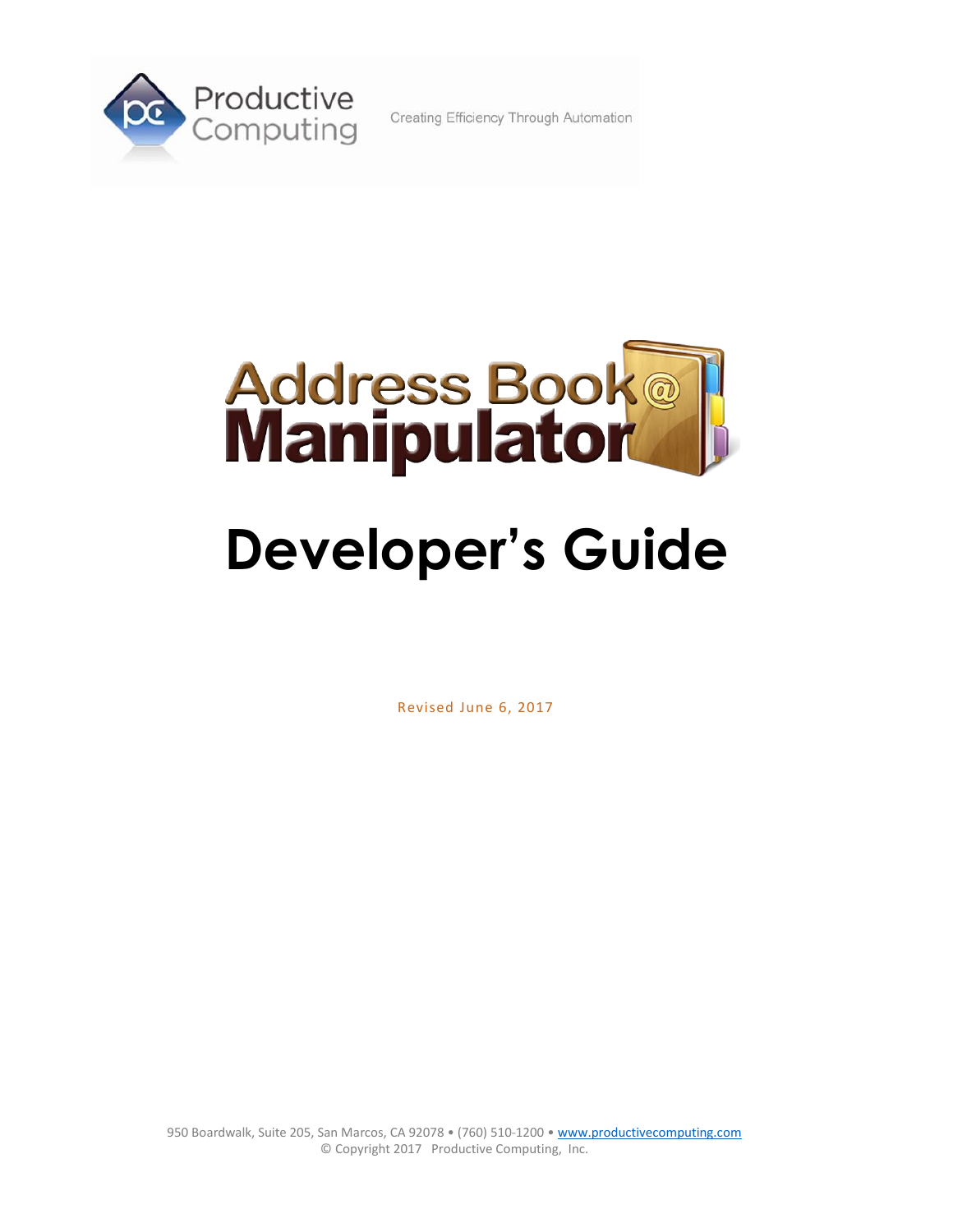# **Table of Contents**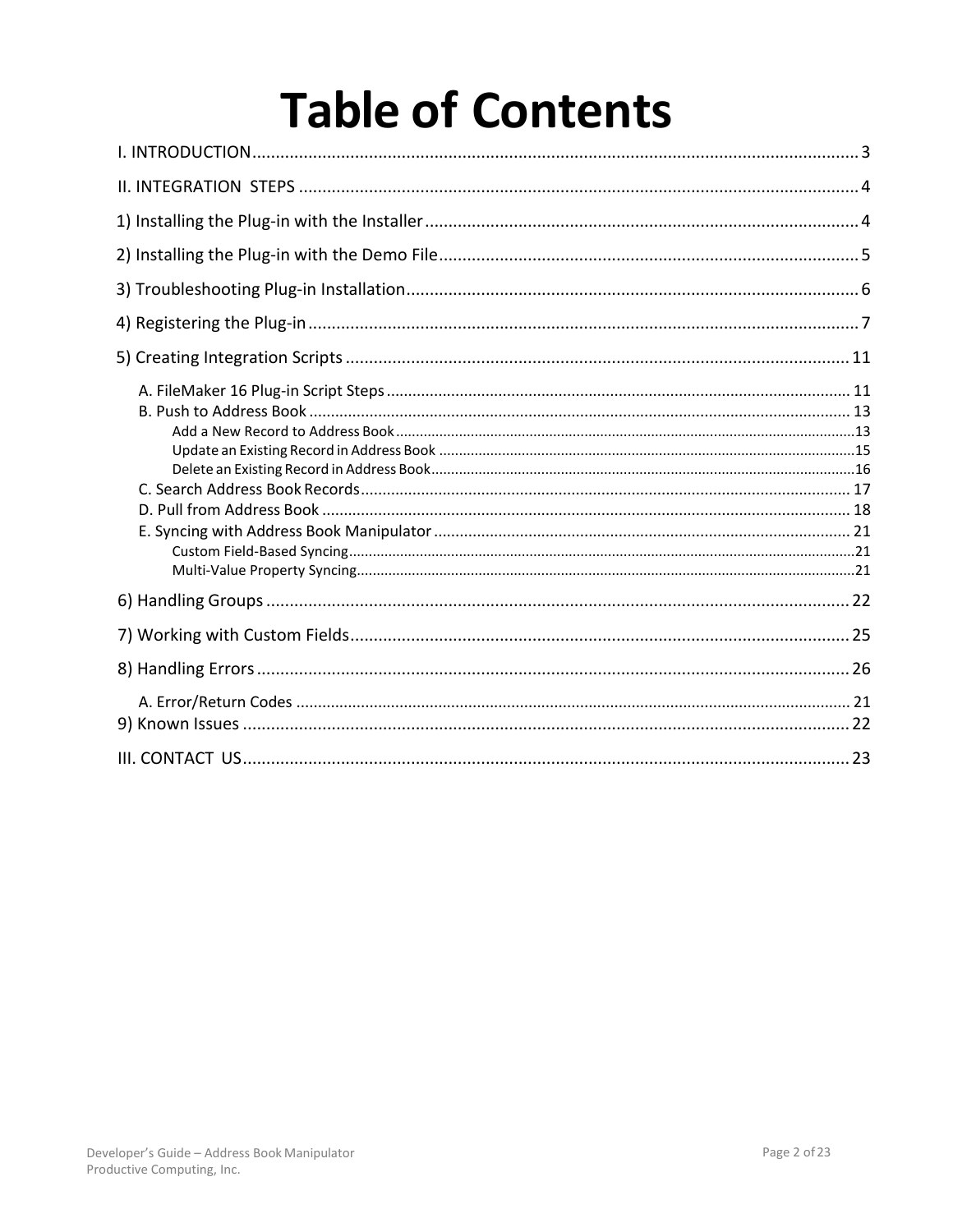# <span id="page-2-0"></span>**I. INTRODUCTION**

#### **Description:**

The Address Book Manipulator plug-in offers functions that support a bidirectional data exchange between FileMaker® and Apple® Address Book or Contacts. With this plug-in FileMaker users are able to add, edit, and delete records into the address book, pull records from the address book, and search for specific records in the address book. These operations are accomplished by using FileMaker function calls from within FileMaker calculations. These calculations are generally determined from within FileMaker "SetField" or "If" script steps.

#### **Product Version History:**

#### http:/[/www.productivecomputing.com/address-b](http://www.producjvecompujng.com/address-)ook-integration/version\_history

#### **Intended Audience:**

FileMaker developers or persons who have knowledge of FileMaker scripting, calculations and relationships as proper use of the plug-in requires that FileMaker integration scripts be created in your FileMaker solution.

#### **Successful Integration Practices:**

- 1. Read the Developer's Guide
- 2. Read the Functions Guides
- 3. Download a demo: http:// [www.productivecomputing.com/address-b](http://www.producjvecompujng.com/address-)ook-integration
- 4. Watchvideotutorials[:http://www.productivecomputing.com/video](http://www.productivecomputing.com/video)
- 5. Familiarize yourself with Apple's Address Book/Contacts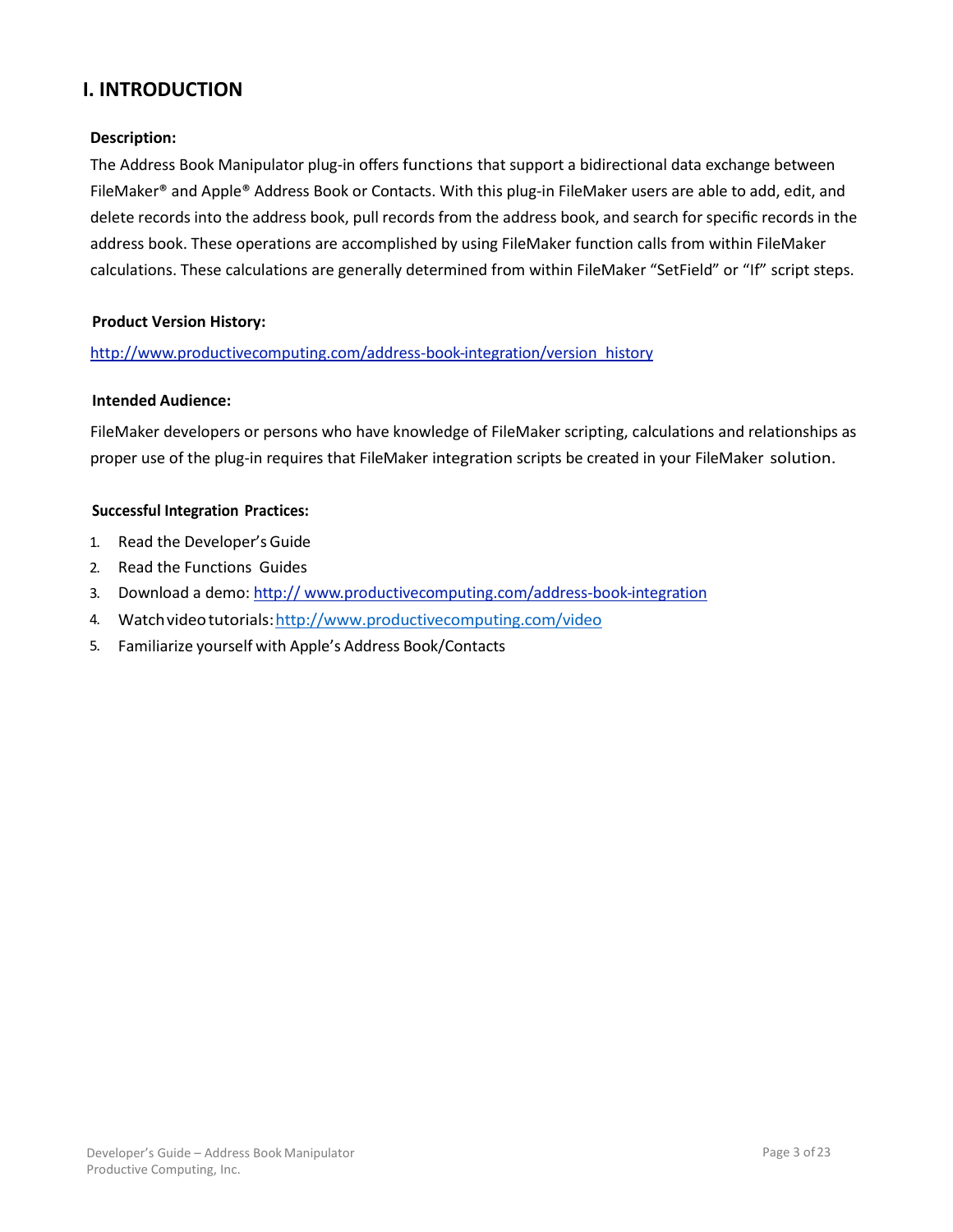# <span id="page-3-0"></span>**II. INTEGRATION STEPS**

Accessing and using the plug-in functions involve the following steps:

#### <span id="page-3-1"></span>**[1\) Installing the Plug-in](#page-3-1) with the Installer**

This installers will not only install the FileMaker plug-in, but will also install third party software needed for the plug-in to function, the demo file, and additional resources you may need. We recommend using the installers to ensure that all components necessary for the plug-in to function are properly installed.



OS X Installer:

- 1) Run the "Install PDF Manipulator DC.dmg" file that you downloaded from our website.
- 2) Run the "Install PDF Manipulator DC" application that is in the installer.
- 3) If you are currently running FileMaker, please close filemaker so that the plug-in will be installed correctly.
- 4) Continue through the Licensing Information, Destination Select, and Installation Type screens
- 5) Select "Install" if you wish to install the FileMaker plug-in, acrobat plug-in, demo file, and sample pdfs.
- 6) If prompted, enter your machine credentials to approve the installation.
- 7) Your installation is complete!

Note: The installer comes with an application (.exe or .dmg) to install the plug-in and an Extras folder. In the Extras folder, you will find additional resources such as License, README, Sample Pdfs, FileMaker Demo file, and plug-ins.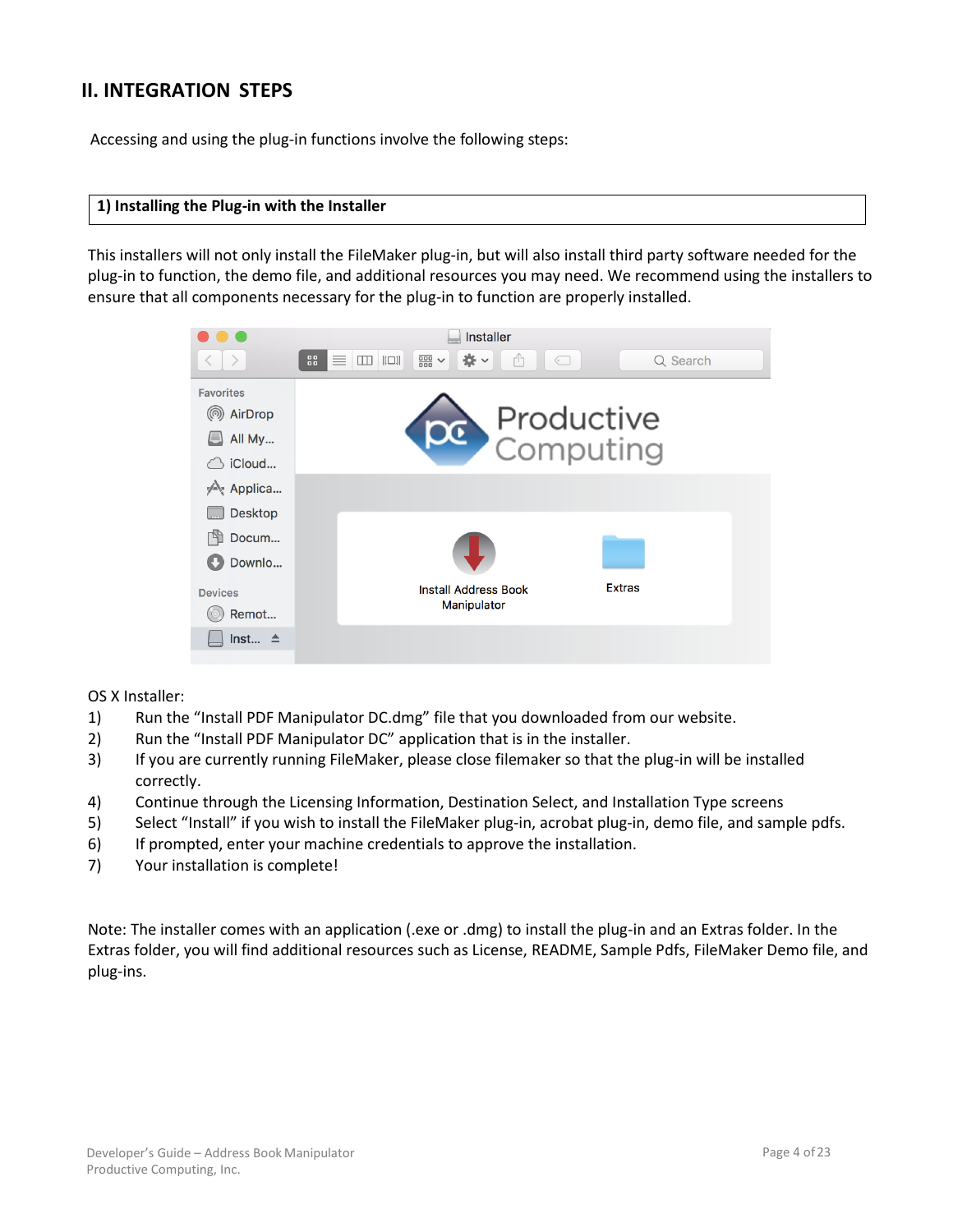#### <span id="page-4-0"></span>**[2\) Installing the Plug-in](#page-4-0) with the Demo File**

Alternatively, you may install the plug-in using the Demo file provided in the Extras folder that came with the download from our website.

#### **FileMaker 12 orlater:**

- 1. Open the FileMaker demo file available in the plug-in bundle [\(www.productivecomputing.com\)](http://www.productivecomputing.com/).
- 2. Select the "Install" button.

#### **FileMaker 11 or earlier:**

Follow the steps below to manually install the plug-in into the FileMaker Extensions folder.

- 1. Quit FileMaker Pro completely.
- 2. Locate the plug-in in your download which will be located in a folder called "plug-in". On Mac the plug-in will have a ".fmplugin" extension.
- 3. Copy the actual plug-in and paste it to the Extensions folder which is inside the FileMaker program folder. **NOTE:** On Mac this is normally located here: Volume/Applications/FileMaker X/Extensions (Volume is the name of the mounted volume).
- 4. Start FileMaker Pro. Confirm that the plug-in has been successfully installed by navigating to "Preferences" in FileMaker, then select the "Plug-ins" tab. There you should see the plug-in listed with a corresponding check box. This indicates that you have successfully installed the plug-in.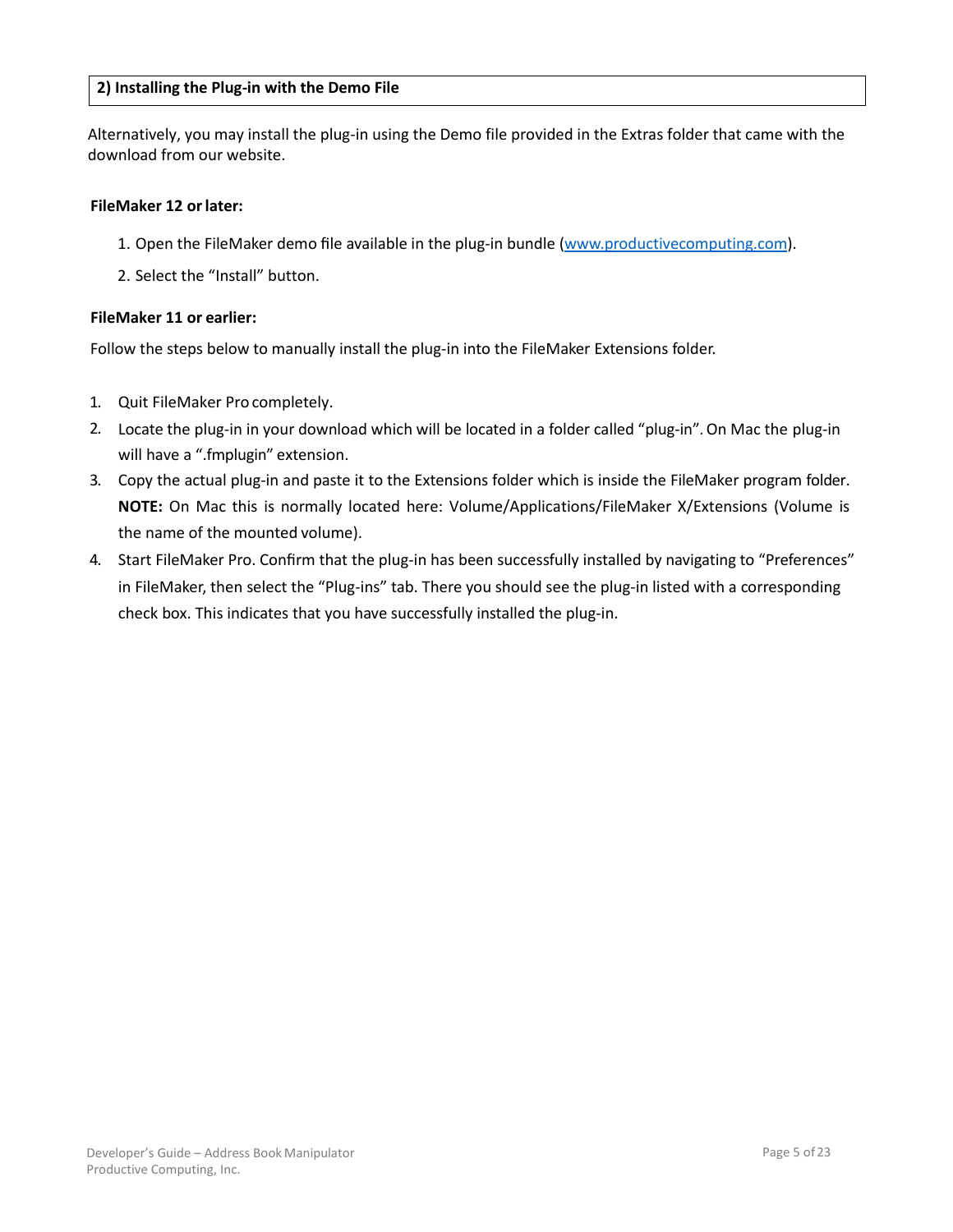# <span id="page-5-0"></span>**[3\) Troubleshooting Plug-in Installation](#page-5-0)**

When installing the plug-in using the "Install Plug-in" script step, there are certain situations that may cause a 1550 or 1551 error to arise. If such a situation occurs, please refer to the troubleshooting steps involving the most common problems that may cause those errors.

- 1) Duplicate Plug-in Files
	- a. When installing plug-ins, it is possible to have the plug-in located in different folders that are considered "valid" when FileMaker Pro attempts to load plug-ins for use. There is a possibility that having multiple versions of the same plug-in in place in these folders could cause FileMaker Pro to fail to load a newly-installed plug-in during the installation process.
	- b. To resolve this, navigate to the different folders listed in the earlier installation steps and ensure that the plug-in is not present there by deleting the plug-in file(s). Once complete, restart FileMaker and attempt the installation again. If you installed the plug-in using a plug-in installer file, if on Windows, run the installer again and choose the "Uninstall" option, or if on Mac, run the "uninstall.tool" file to uninstall the plug-in.

If the troubleshooting step above does not resolve the issue, please feel free to reach out to our support team for further assistance.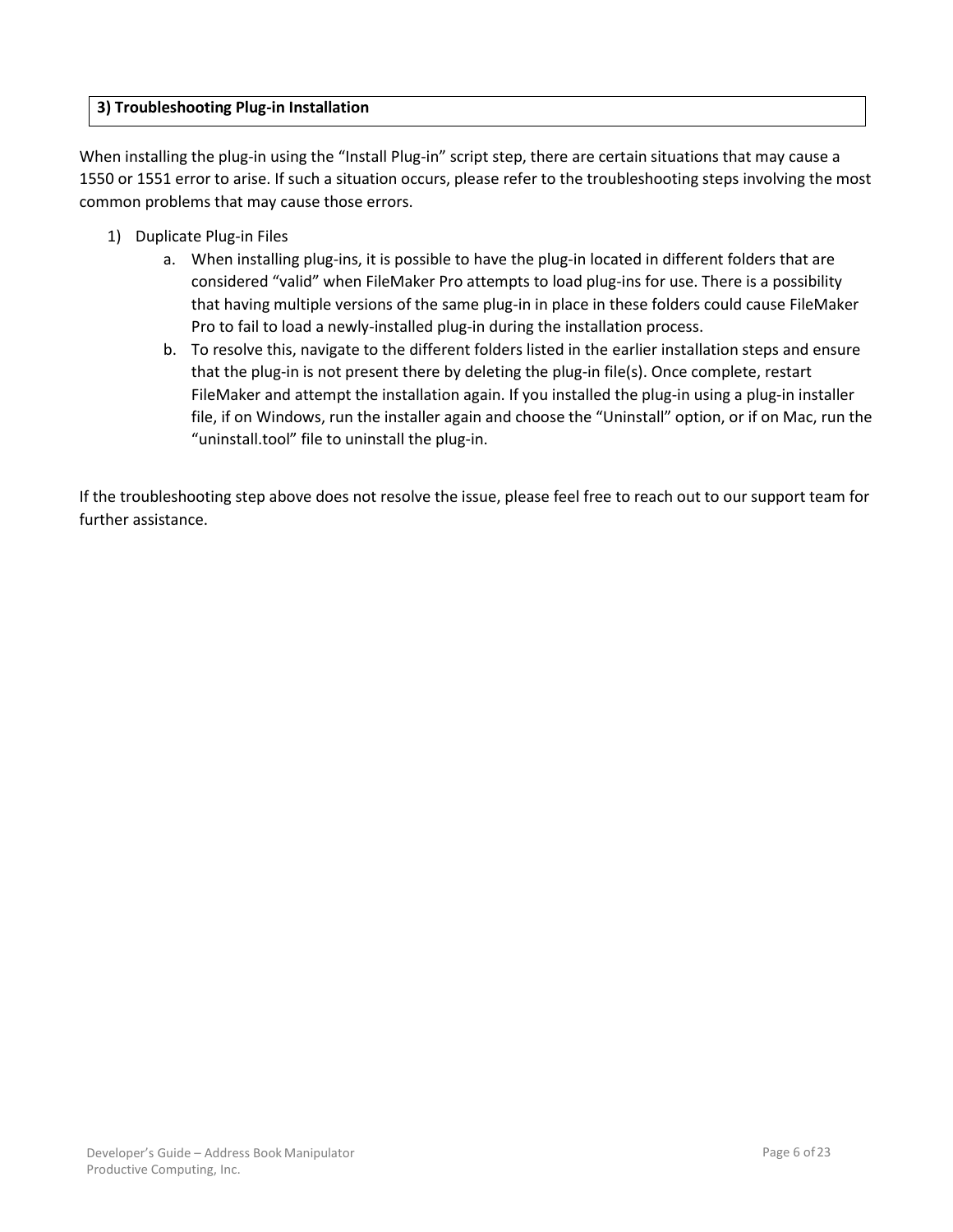<span id="page-6-0"></span>The next step is to register the plug-in which enables all plug-in functions.

- 1. Confirm that you have access to the internet and open our FileMaker demo file, which can be found in the "FileMaker Demo File" folder in your original download.
- 2. If you are registering the plug-in in Demo mode, then simply click the "Register" button and do not change any of the fields. Your plug-in should now be running in "DEMO" mode. The mode is always noted on the Setup tab of the FileMaker demo.
- 3. If you are registering a licensed copy, then simply enter your license number in the "LicenseID" field and select the "Register" button. Ensure you have removed the Demo License ID and enter your registration information exactly as it appears in your confirmation email. Your plug-in should now be running in "LIVE" mode. The mode is always noted on the Setup tab of the FileMakerdemo.

Congratulations! You have now successfully installed and registered the plug-in!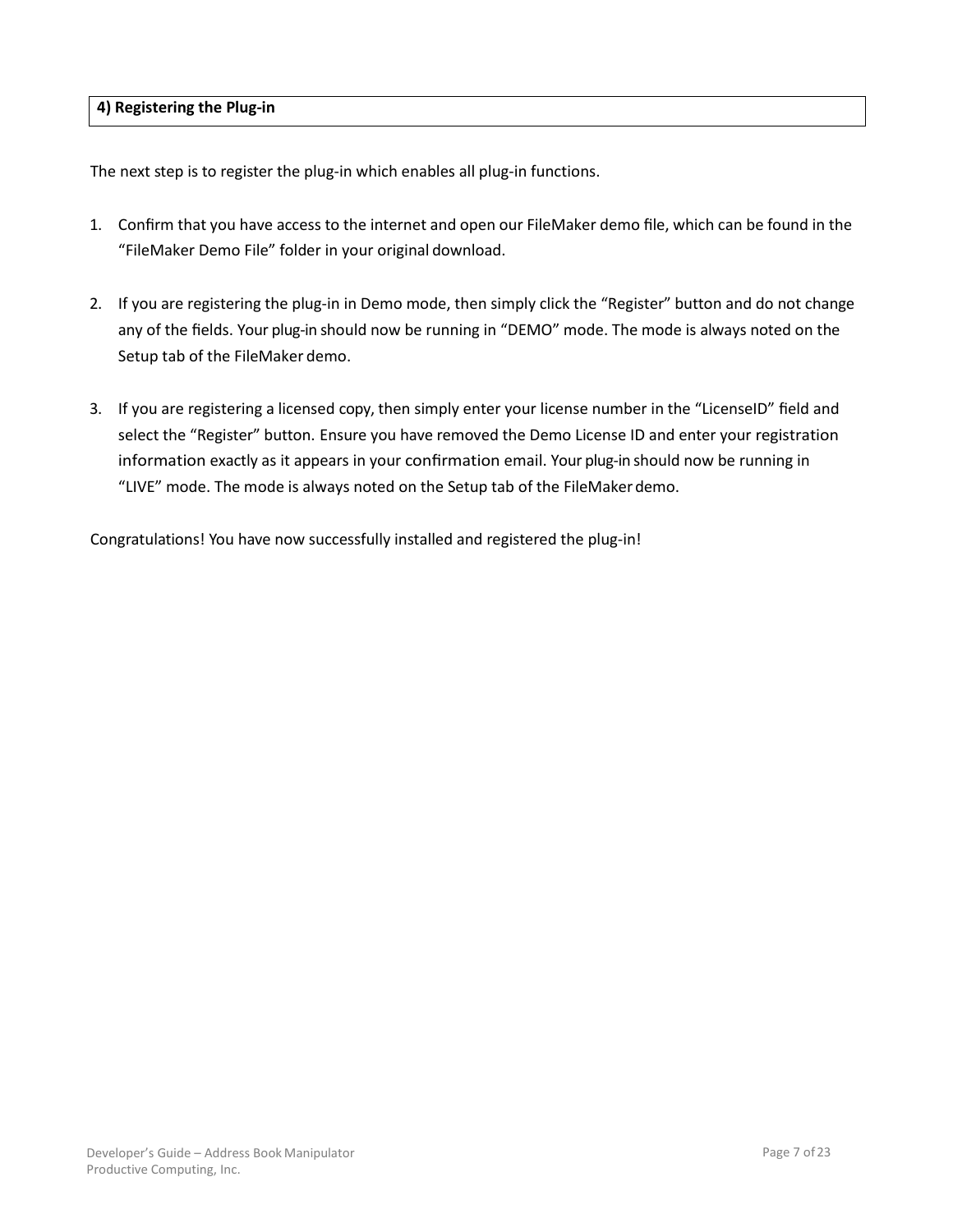## **Why do I need toRegister?**

In an effort to reduce software piracy, Productive Computing, Inc. has implemented a registration process for all plug-ins. The registration process sends information over the internet to a server managed by Productive Computing, Inc. The server uses this information to confirm that there is a valid license available and identifies the machine. If there is a license available, then the plug-in receives an acknowledgment from the server and installs a certificate on the machine. This certificate never expires. If the certificate is ever moved, modified or deleted, then the client will be required to register again. On Mac this certificate is called "PCAB.plist" and is located in the User/Library/Preferences folder.

The registration process also offers developers the ability to automatically register each client machine behind the scenes by hard coding the license ID in the PCAB Register function. This proves beneficial by eliminating theneedtomanuallyentertheregistrationnumberoneachclientmachine.Thereareother variousfunctions available such as PCAB\_GetOperatingMode and PCAB\_Version which can assist you when developing an installationand registration processinyour FileMakersolution.

## **How do I hard code the registration process?**

You can hard code the registration process inside a simple "plug-in checker" script. The "plug-in checker" script should be called at the beginning of any script using a plug-in function and uses the PCAB\_Register, PCAB\_GetOperatingMode and PCAB\_Version functions. This eliminates the need to manually register each machine and ensures that the plug-in is installed and properly registered. Below are the basic steps to create a "plug-in checker" script.

If  $[PCAB\;Version('short") = "" or PCAB\; Version('short") = "?"]$ Show Custom Dialog [ Title: "Warning"; Message: "plugin not installed."; Buttons: "OK" ] If [ PCAB\_GetOperatingMode ≠ "LIVE" ] Set Field [Main::gRegResult; PCAB\_Register( "licensing.productivecomputing.com" ; "80" ; "/PCIReg/ pcireg.php" ; "your license ID" ) If [ Main::gRegResult ≠ 0 ]

Show Custom Dialog [ Title: "Registration Error"; Message: "Plug-in Registration Failed"; Buttons: "OK" ]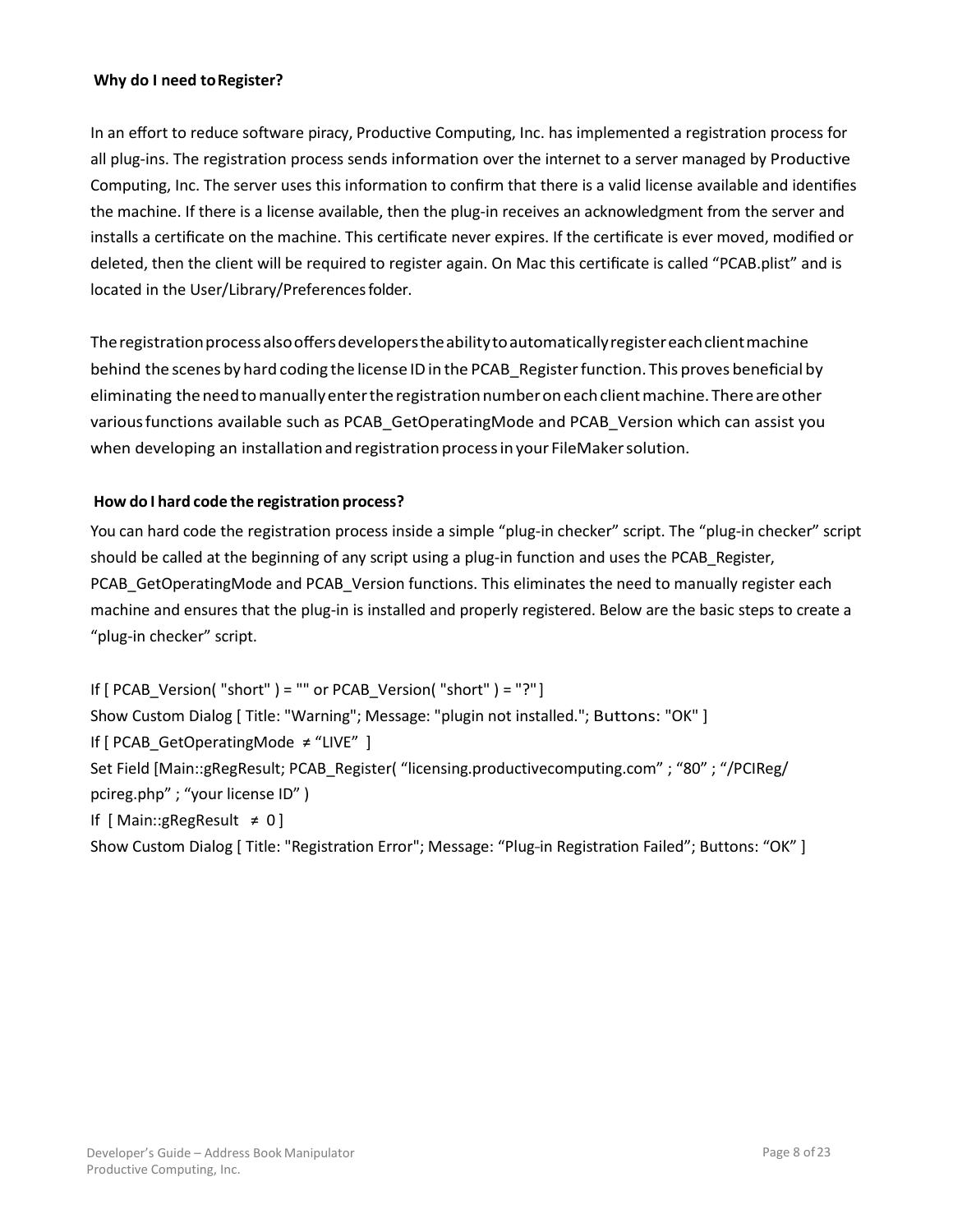#### <span id="page-8-0"></span>**[5\) Creating Integration Scripts](#page-8-0)**

**Developer's Note**: From Mac OS X 10.8 and newer, Apple Inc. has renamed the Address Book app to "Contacts". Any reference to Address Book also applies to Contacts.

In order to push or pull data between FileMaker and Apple's Address Book you must create integration scripts in your FileMaker solution. The plug-in is not a canned solution, but rather a developer tool allowing the FileMaker developer to integrate the plug-in functionality into your FileMaker solution. The FileMaker demo file that comes with the plug-in is just a demo used to show the basic concept of how the plug-in functions operate. Your FileMaker file will take the place of the FileMaker demo file. This document was designed for FileMaker developers or persons who are versed in FileMaker scripting, calculations, and relationships.

Using the plug-in functions you are able to push information from FileMaker to Address Book, search for specific Address Book records and pull information from Address Book into FileMaker. Let's have a closer look at these three actions below.

**Tip:** It is recommended that you create an archive or back up copy of your Address Book contacts. From Address Book go to File > Export > ContactsArchive.

#### <span id="page-8-1"></span>**A. FileMaker 16 Plug-in Script Steps**

Newly introduced in FileMaker Pro 16, all plug-ins have been updated to allow a developer to specify plug-in functions as script steps instead of as calculation results. The plug-in script steps function identically to calling a plug-in within a calculation dialog.

In this example, we use the FM Books Connector plug-in's script steps to demonstrate the difference. The same scripting differences would be found for any of the Productive Computing plug-in product lines.

For an example of using plug-in script steps, compare two versions of the same script from the FM Books Connector demo file: Pull Customer\_\_Existing Session.

Script 1 - Pull Customer Existing Session with calculation ("traditional") plug-in scripting:

```
Set Error Capture [On]
Allow User Abort [Off]
# It is assumed the session is already opened from the previous script calling this script.
# Query customers in QB (Request)
Set Variable [$$Result; Value: PCQB_RqNew( "CustomerQuery" ; "" )]
Set Variable [$$Result; Value: PCQB_RqAddFieldWithValue( "ListID" ; Main::gCust_ListID )]
If [0 <> PCQB_RqExecute]
       Exit Script [Text Result:PCQB_SGetStatus]
End If
# Pull customer info into FileMaker (Response)
Set Variable [$$Result; Value: PCQB RsOpenFirstRecord]
Set Field [main CUST Customers::ListID; PCQB RsGetFirstFieldValue( "ListID" )]
Set Field [main CUST Customers::FullName; PCQB RsGetFirstFieldValue( "FullName" )]
```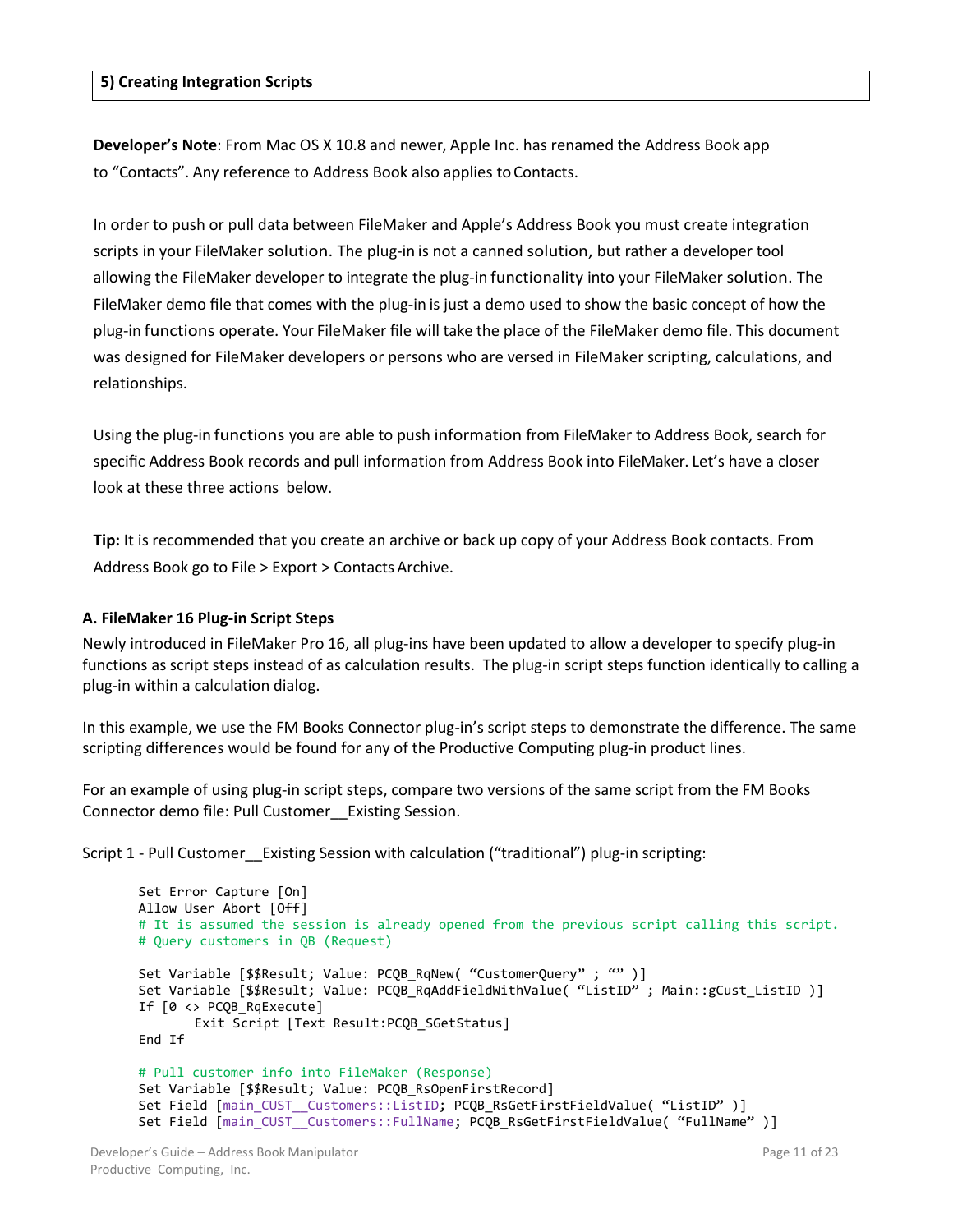```
Set Field [main CUST Customers::First Name; PCQB RsGetFirstFieldValue( "FirstName" )]
Set Field [main CUST Customers::Last Name; PCQB RsGetFirstFieldValue( "LastName" )]
Set Field [main_CUST__Customers::Company; PCQB_RsGetFirstFieldValue( "CompanyName" )]
Set Field [main_CUST__Customers::Bill_Address 1; PCQB_RsGetFirstFieldValue( "BillAddress::Addr1" )]
Set Field [main_CUST__Customers::Bill_Address 2; PCQB_RsGetFirstFieldValue( "BillAddress::Addr2" )]
Set Field [main_CUST__Customers::Bill_Address 3; PCQB_RsGetFirstFieldValue( "BillAddress::Addr3" )]
Set Field \overline{\text{main}} CUST \overline{\text{Cust}} Customers::Bill Address 4; PCQB RsGetFirstFieldValue( "BillAddress::Addr4" )]
Set Field [main CUST Customers::Bill City; PCOB RsGetFirstFieldValue( "BillAddress::City" )]
Set Field [main CUST Customers::Bill State; PCQB RsGetFirstFieldValue( "BillAddress::State" )]
Set Field [main CUST Customers::Bill Postal Code; PCOB RsGetFirstFieldValue(
"BillAddress::PostalCode" )]
Set Field [main CUST Customers::Phone; PCQB RsGetFirstFieldValue( "Phone" )]
Set Field [main CUST Customers::Email; PCQB RsGetFirstFieldValue( "Email" )]
```

```
Exit Script [Text Result:0]
```
Script 2 – Pull Customer Existing Session with plug-in script steps:

```
Set Error Capture [On]
Allow User Abort [Off]
# It is assumed the session is already opened from the previous script calling this script.
# Query customers in QB (Request)
PCQB_RqNew [Select; Results:$$Result; Request Type:"CustomerQuery"]
PCQB_RqAddFieldWithValue [Select; Results:$$Result; QB Field Name:"ListID"; Field 
Value:Main::gCust_ListID]
PCQB_RqExecute [Select; Results:$$Result]
If [$$Result <> 0]
       Exit Script [Text Result:PCQB SGetStatus]
End If
# Pull customer info into FileMaker (Response)
PCQB RsOpenFirstRecord [Select; Results: $$Result]
PCQB_RsGetFirstFieldValue [Select; Results:main_CUST__Customers::ListID; Field Name:"ListID"]
PCQB_RsGetFirstFieldValue [Select; Results:main_CUST__Customers::FullName; FieldName:"FullName"]
PCQB_RsGetFirstFieldValue [Select; Results:main_CUST__Customers::First Name; Field Name:" FirstName"]
PCQB_RsGetFirstFieldValue [Select; Results:main_CUST__Customers::Last Name; Field Name:" LastName"]
PCQB_RsGetFirstFieldValue [Select; Results:main_CUST__Customers::Company; Field Name:" CompanyName"]
PCQB_RsGetFirstFieldValue [Select; Results:main_CUST__Customers::Bill_Address 1; Field Name:"
BillAddress::Addr1"]
PCQB RsGetFirstFieldValue [Select; Results:main CUST Customers::Bill Address 2; Field Name:"
BillAddress::Addr2"]
PCQB RsGetFirstFieldValue [Select; Results:main CUST Customers::Bill Address 3; Field Name:"
BillAddress::Addr3"]
PCQB_RsGetFirstFieldValue [Select; Results:main_CUST__Customers::Bill_Address 4; Field Name:"
BillAddress::Addr4"]
PCQB RsGetFirstFieldValue [Select; Results:main CUST Customers::Bill City; Field Name:"
BillAddress::City"]
PCQB RsGetFirstFieldValue [Select; Results:main CUST Customers::Bill State; Field Name:"
BillAddress::State"]
PCQB RsGetFirstFieldValue [Select; Results:main CUST Customers::Bill Postal Code; Field Name:"
BillAddress::PostalCode"]
PCOB RsGetFirstFieldValue [Select; Results:main CUST Customers::Phone; Field Name:"Phone"]
PCOB_RsGetFirstFieldValue [Select; Results:main_CUST__Customers::Email; Field Name:"Email"]
```

```
Exit Script [Text Result:0]
```
Using script steps instead of the more traditional methods can make scripting within a solution more direct, as well as help with data entry validation. Some functions accept calculation-style input, while others accept a Boolean "true" or "false" option, and others employ a drop-down list for the developer to choose an option from. As stated earlier, the functionality of the plug-in script step is identical to its functionality as a calculation function; PCQB\_RsOpenFirstRecord as a script step will still open the first record in the response, and store the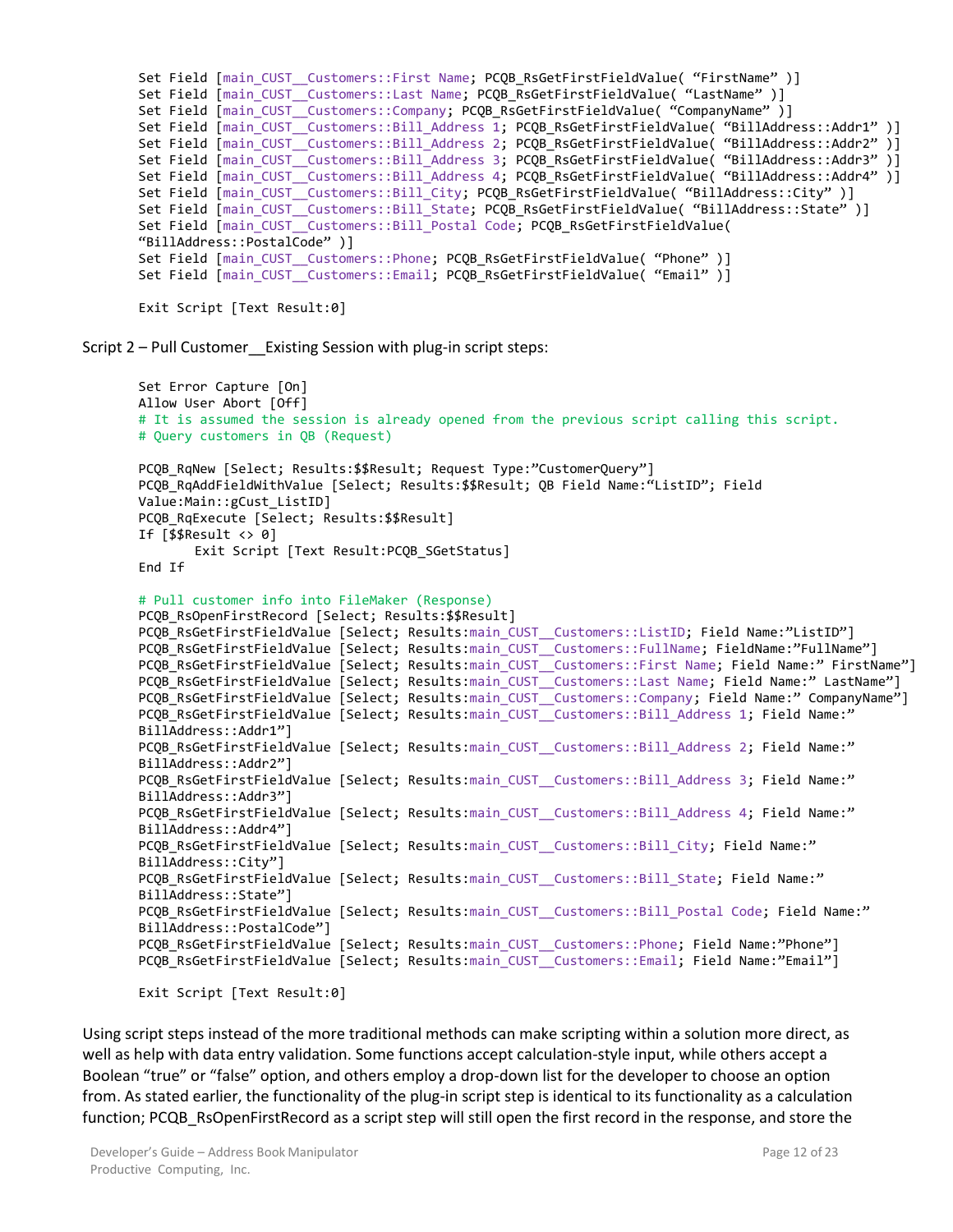value in the \$\$Result global variable (as seen in Script 2), just the same as the Set Variable script step calls PCQB\_RsOpenFirstRecord (which opens the first response record) and stores the result in the \$\$Result variable.

For all Productive Computing, Inc., plug-ins that provide plug-in script step functionality, calculation functions will still be provided for use in development. This is to ensure that scripts already integrated with any of our plug-ins will still be viable and functional, and the developer now has the option to utilize the plug-in script steps at their discretion.

# <span id="page-10-0"></span>**B. Push to Address Book**

You have the option to push a new record from FileMaker to Address Book, update an existing Address Book record, or delete an existing Address Book record. We recommend pushing no more than 1,000 records into Address Book at a time due to a memory management issue that causes memory to be saturated. Pushing more than 1,000 contacts from FileMaker to Address Book could result in FileMaker crashing. This appears to be a known Apple issue, and it's reported that the same scenario happens with users pushing multiple contacts between iCloud and Address Book (outside of FileMaker). Productive Computing will continue to investigate the issue to overcome this limitation, but currently it appears that the responsibility lies with Apple. In the meantime, you can simply push 1,000 or less contacts per session. Please quit FileMaker between each batch of 1,000 contacts you push. This issue affects pushing contacts only. Pulling contacts well above 1,000 appears to have no issue and should work fine.

Let's take a look at the functions involved in pushing records to Address Book and sample script steps below.

## <span id="page-10-1"></span>**Add a New Record to Address Book**

PushinganewcontactrecordtoAddressBookisaccomplishedbyfirstcreatinganewrecordinAddress Book, setting the valuesforthe different properties and then saving the new Address Book record.

A list of all the functions necessary to create and populate a new Address Book record are: PCAB\_New( RecordType ; optType) PCAB\_SetValueForProperty( Property ; Value ; optType ) PCAB\_SetImage( BinaryData ) PCAB\_AddAddress( Label ; Street ; City ; State ; Zip ; Country ; CountryCode) PCAB\_AddService( IMorSocialProfile ; Label ; Type ; Username ; optSocialURL ; optSocialUserID ) PCAB\_AddMV( Property ; Value ; Label ) PCAB\_Save

Each of the above functions is described in the Functions Guide that accompanies this document. The Functions Guide lists the complete description, parameters, and return values for each function. For the sake of brevity, we will cover only the basics of each function.

PCAB\_New( RecordType ; optType ) creates a new empty "Person" or "Group" record type in Address Book. The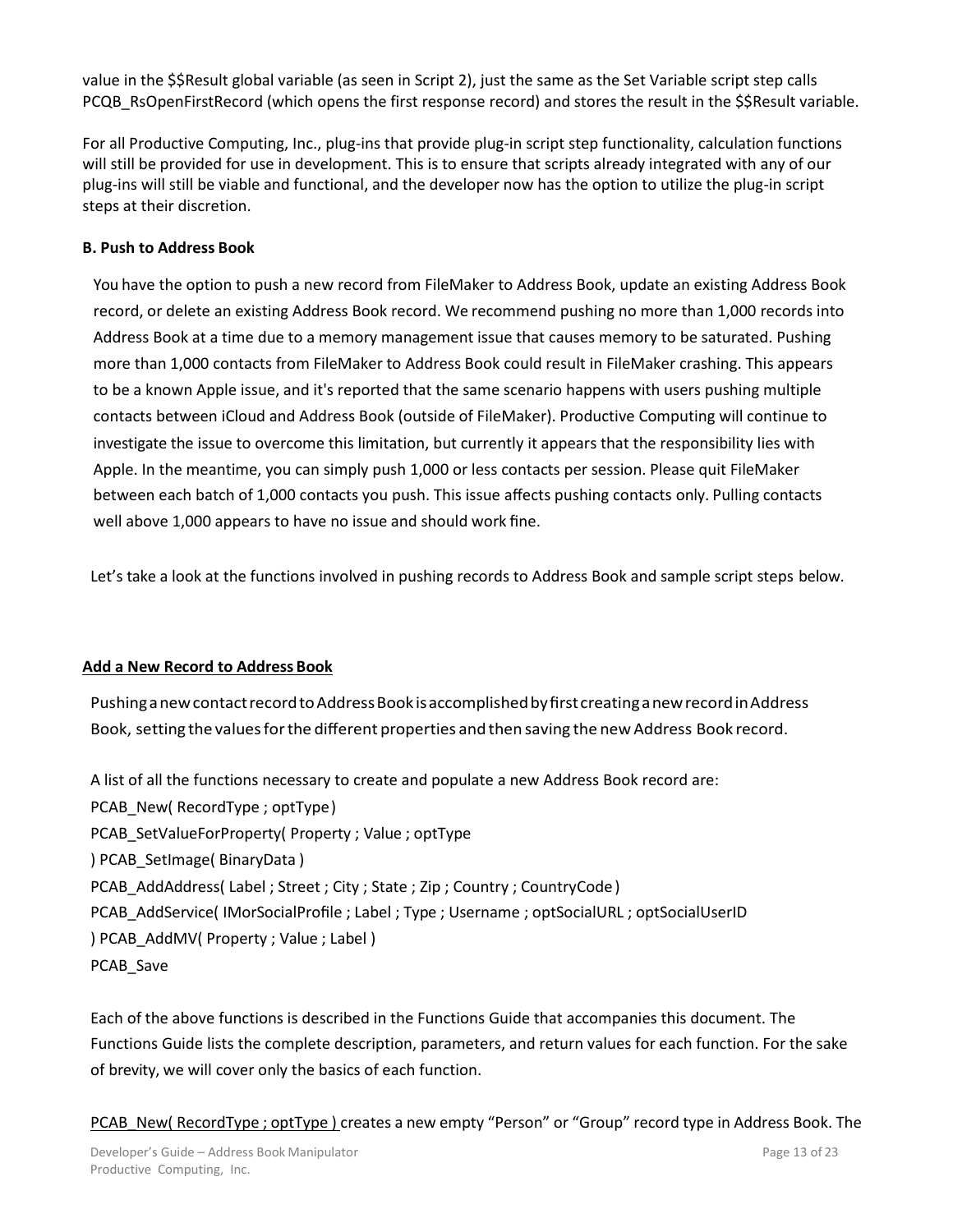Address Book's unique ID for the newly created record isreturned.

PCAB\_SetValueForProperty( Property ; Value ; optType ) is used to set the value for any of the Address Book record's single valued properties. A single valued property is one that can have only one value in Address Book, such as a "First Name" or "Last Name."

PCAB\_AddMV( Property ; Value ; Label ) is used to add a value to a multi-valued property. Multi-valued properties are those in Address Book that may have more than one value, such as a work phone number and home phone number or a work email address and home email address, etc.

PCAB\_AddAddress( Label ; Street ; City ; State ; Zip ; Country ; CountryCode ) adds an address to the Address Book record with the values specified. An address is a multi-valued property so several addresses can be added to any Person record in Address Book.

PCAB\_AddService( IMorSocialProfile ; Label ; Type ; Username ; optSocialURL ; optSocialUserID ) adds a social profile or instant message service to the Address Book record with the values specified. Like normal addresses, a service is a multi-valued property, so several services can be added to any Person record in Address Book.

Note that the Social URL and Social UserID parameters are optional; they are only valid if adding a social profile service, but are not required.

PCAB Save saves the record and its contents to the Apple Address Book.

An example script adding a new contact is:

Set Field [ Contacts::ABID ; PCAB New( "Person" ) ]

If [ Contacts::ABID = "!!ERROR!!" ]

Show Custom Dialog[ "Error" ; PCAB GetLastError( "text" ) ]

Halt Script

End If

...

Set Field [ Main::gResult ; PCAB\_SetValueForProperty( "First Name" ; "Joe" ) ]

Set Field [ Main::gResult ; PCAB SetValueForProperty( "Last Name" ; "Smith" )]

Set Field [ Main::gResult ; PCAB\_SetImage( someTable::somePicture )]

Set Field [ Contacts::addr1UID ; PCAB\_AddAddress( "work" ; "123 Some Street" ; "AnyTown" ;"AnyState"; "12345"; "USA"; "us" ) ]

Set Field [ Contacts::service1UID ; PCAB\_AddService( "InstantMessage" ; "Home Messenger" ; "Yahoo" ; "WhoIsJoeSmith12" ) ]

Set Field [ Contacts::service2UID ; PCAB\_AddService( "SocialProfile" ; "Facebook" ; "Facebook" ; "jsmith.123" ; "ht[tp://www.facebook.com/jsmith.123"](http://www.facebook.com/jsmith.123) ) ]

Set Field [ Contacts::phone1UID ; PCAB\_AddMV( "Phones" ; "760-510-1200" ; "work" ) ]

Set Field [ gResult ; PCAB Save ]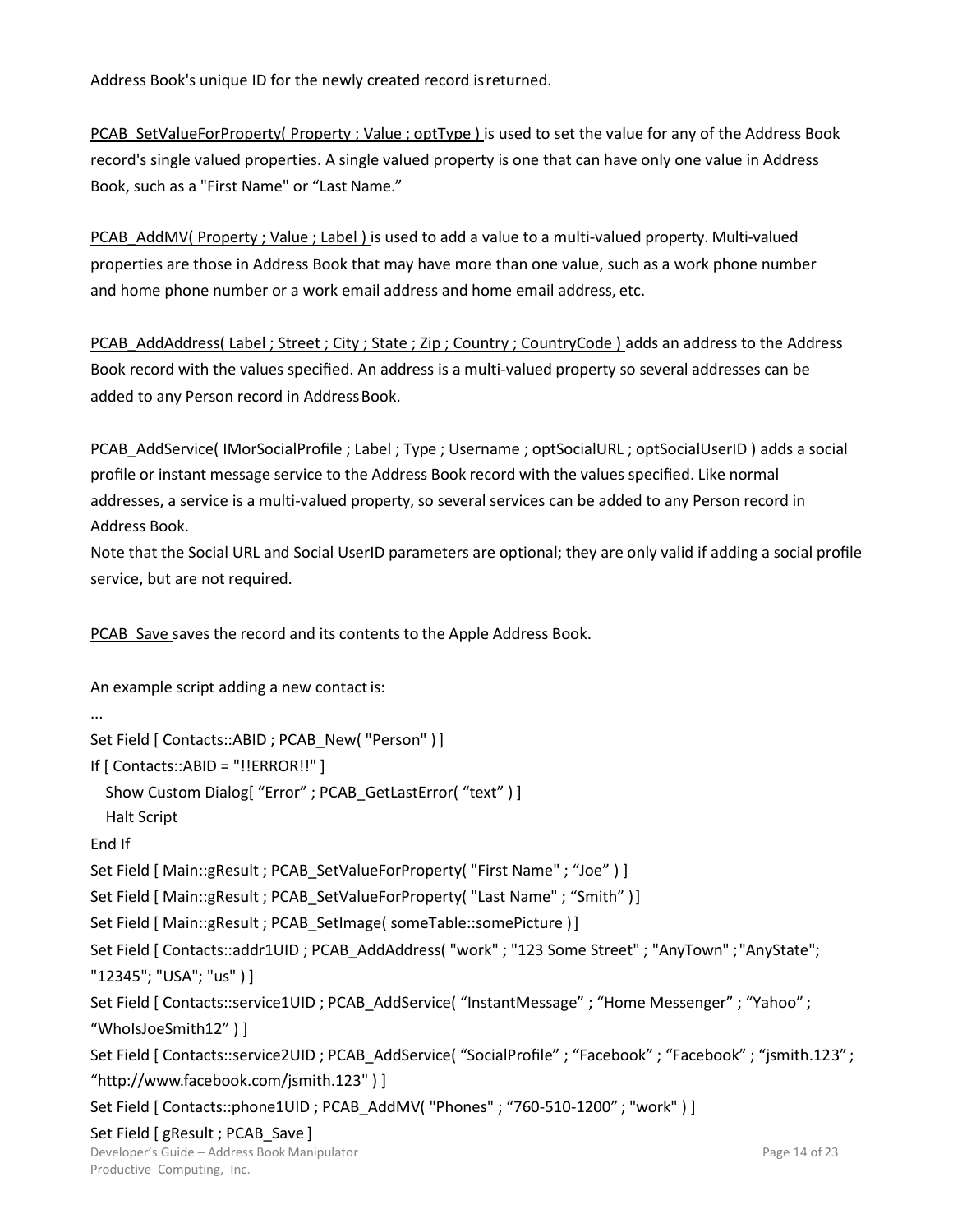```
If [ gResult \neq 0]
  Show Custom Dialog[ "Error" ; PCAB GetLastError( "text" ) ]
  Halt Script
End If
#Retrieve Created and Modified AB Values
Set Field [ Contacts::AB_Created ; PCAB_GetValueForProperty( "Created Date" ) ] 
Set Field [ Contacts::AB_Modified ; PCAB_GetValueForProperty( "Modified Date" ) ]
```
# <span id="page-12-0"></span>**Update an Existing Record in Address Book**

Updating an existing contact record in Address Book follows the same steps as adding a new contact with one exception. Instead of calling the PCAB\_New function, you call the PCAB\_Open function in order to open the existing record to be modified.

PCAB\_Open( UID ) opens an existing record in Address Book for editing or reading. The Address Book must be available to the FileMaker solution before a record can be accessed using this function.

Developer's Guide – Address Book Manipulator An example script updating an existing contact is: ... Set Field [ Contacts::ABID ; PCAB Open( "SomeABID" ) ] If [ Contacts::ABID = "!!ERROR!!" ] Show Custom Dialog[ "Error" ; PCAB GetLastError( "text" ) ] Halt Script End If Set Field [ Main::gResult ; PCAB\_SetValueForProperty( "First Name" ; "Joe" ) ] Set Field [ Main::gResult ; PCAB SetValueForProperty( "Last Name" ; "Smith" )] Set Field [ Main::gResult ; PCAB\_SetImage( someTable::somePicture )] Set Field [ Contacts::addr1UID ; PCAB\_AddAddress( "work" ; "123 Any Street" ; "AnyTown" ;"AnyState"; "12345"; "USA"; "us" ) ] Set Field [ Contacts::service1UID ; PCAB\_AddService( "InstantMessage" ; "Home Messenger" ; "Yahoo" ; "WhoIsJoeSmith12" ) ] Set Field [ Contacts::service2UID ; PCAB\_AddService( "SocialProfile" ; "Facebook" ; "Facebook" ; "jsmith.123" ; "htt[p://www.facebook.com/jsmith.123"](http://www.facebook.com/jsmith.123) )] Set Field [ Contacts::phone1UID ; PCAB\_AddMV( "Phones" ; "760-510-1200" ; "work" ) ] Set Field [ Contacts::phone2UID ; PCAB\_AddMV( "Phones" ;"760-123-4567" ; "home" ) ] Set Field [ gResult ; PCAB Save ] If  $[$  gResult  $\neq 0$ ] Show Custom Dialog[ "Error" ; PCAB\_GetLastError( "text" ) ] Halt Script End If #Retrieve Created and Modified AB Values

Productive Computing, Inc.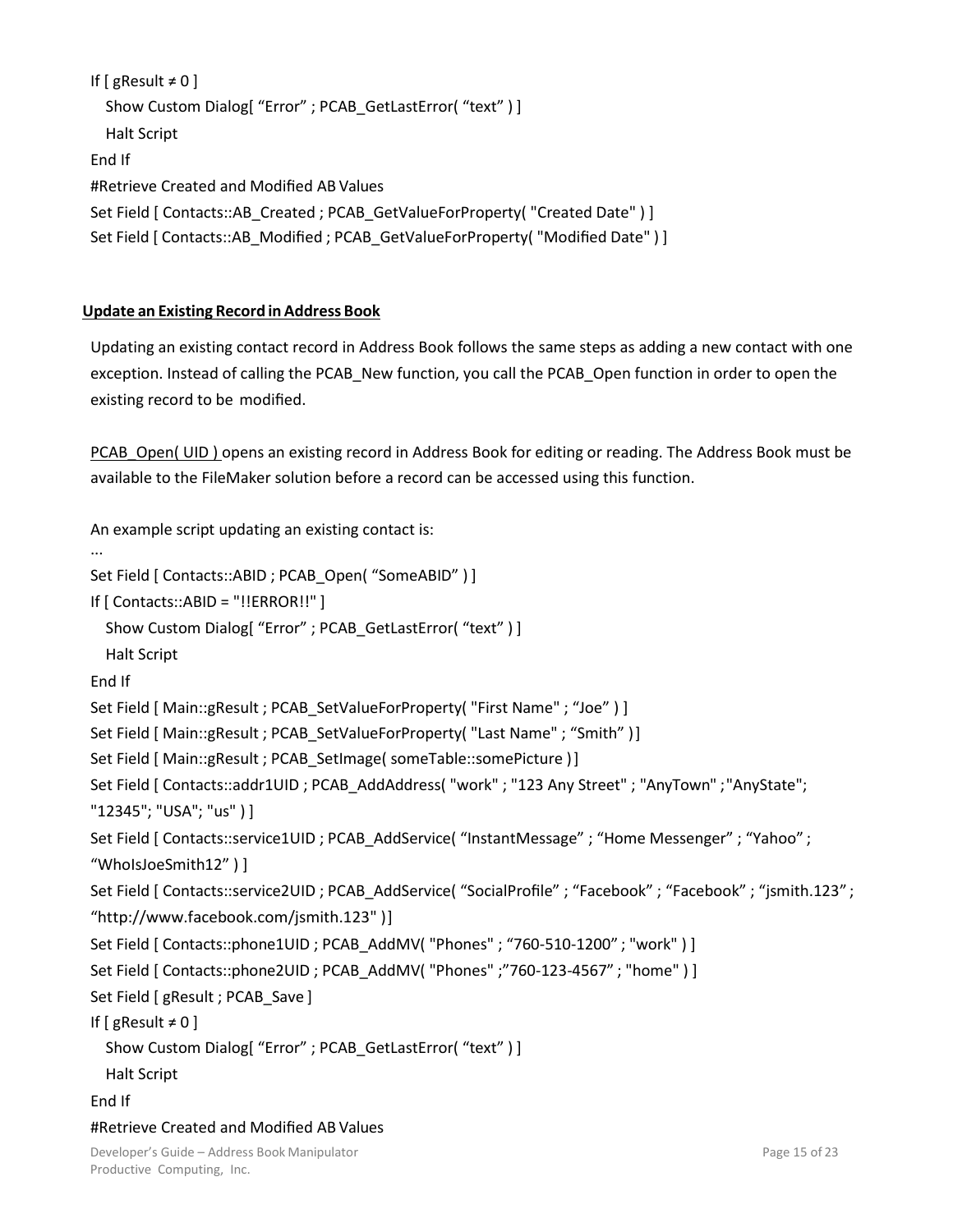```
Set Field [ Contacts::AB_Created ; PCAB_GetValueForProperty( "Created Date" ) ]
Set Field [ Contacts::AB Modified ; PCAB GetValueForProperty( "Modified Date" ) ]
```

```
Delete an Existing Record in Address Book
```
...

You also have the option to delete existing contact records in Address Book. The PCAB\_Delete( UID ) function can be used to perform this action. You first need to open the record to be deleted, then call the PCAB\_Delete function as shown below.

```
...
Set Field [ Contacts::ABID ; PCAB Open( "SomeABID" ) ]
If [ Contacts::ABID = "!!ERROR!!" ]
  Show Custom Dialog[ "Error" ; PCAB_GetLastError( "text" ) ] 
  Halt Script
End If
Set Field [ gResult ; PCAB_Delete( "SomeABID" )] 
If [ gResult \neq 0]
  Show Custom Dialog[ "Error" ; PCAB_GetLastError( "text" ) ] 
  Halt Script
End If
...
```
The PCAB\_ClearAll function can also be used to remove/delete a person or group record according to which grouptheybelong.Handlinggroupswillbediscussedlaterinthisdocument.ThePCAB\_ClearAllfunction can also be used to permanently delete all Address Book records (including the record marked as "Me") from the Address Book by setting the parameters of this function to PCAB\_ClearAll(""; ""; "False").

Deleting single or all records should be used with caution as deletions from Address Book are permanent and cannot be recovered by the plug-in.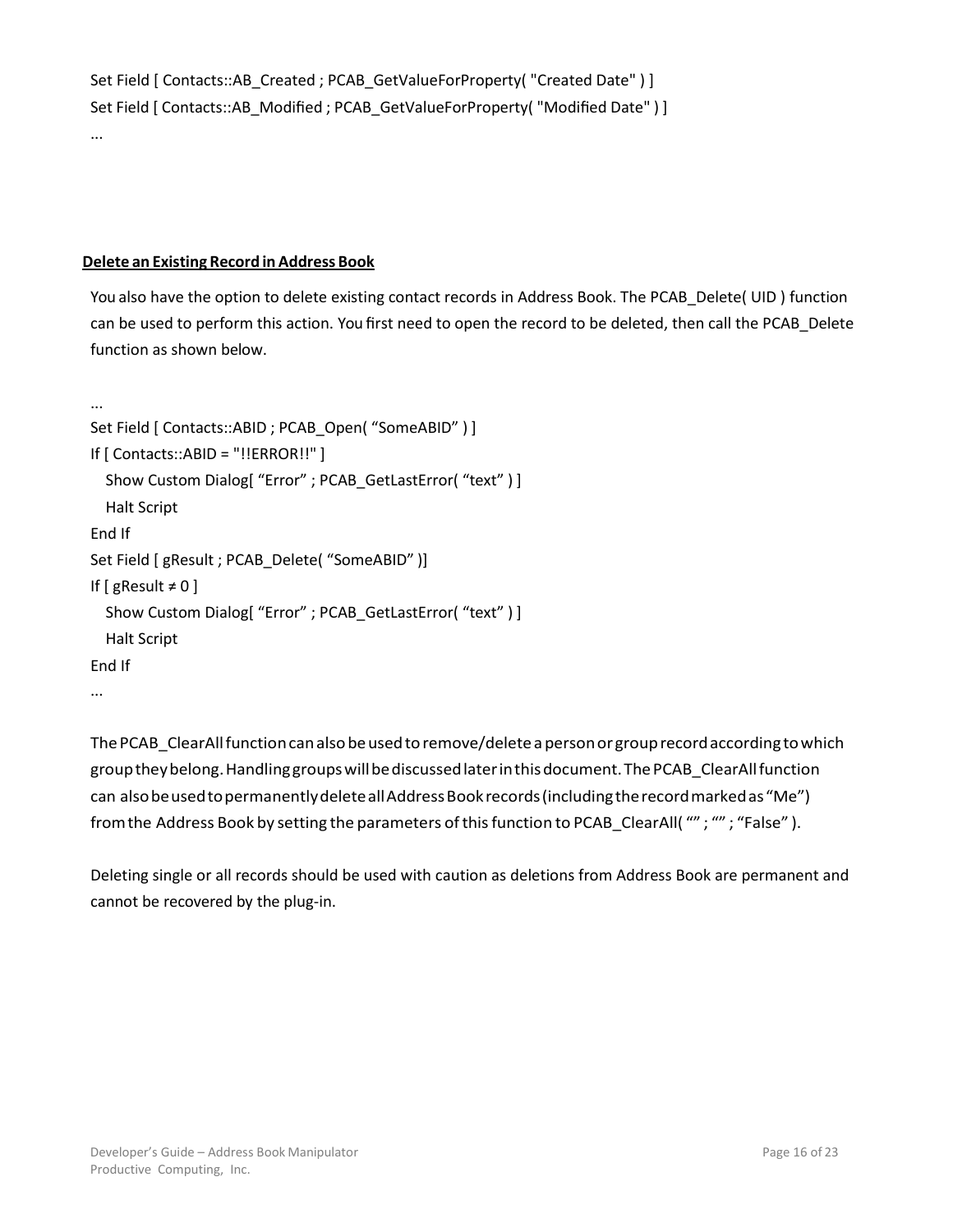# <span id="page-14-0"></span>**C. Search Address Book Records**

Searching for specific Address Book records is a powerful tool offered by the plug-in. The PCAB Search( Type ; Property ; Label ; Key ; Value ; Comparison ; optExpandConstrain ) function easily locates records that contain certain property values and is an efficient tool for finding records in the Address Book. On success the PCAB Search function will return the number of records meeting the search criteria. This value returned is then used to determine if any records are in the found set. If there are records in the found set then you can begin iteration through the found set, opening each record for reading and writing. The plug-in retains the resulting found record set in memory for access by the PCAB\_OpenFirstRecord and PCAB\_OpenNextRecord functions.

For example, use this function to search for records modified after a specific time interval or search for contacts by group name, zip code or other specified criteria. The optExpandConstrain parameter allows for the function to expand or constrain the last search results giving you the power to perform a multi-valued search. This function proves quite useful when creating a bi-directional exchange, as you can specify your specific search criteria.

An example script of searching is:

```
...
Set Field [gResult ; PCAB_Search("Person" ; "Modified Date" ;"" ; ""; 3600 ; "WithinIntervalAroundToday" ; "") ;
If [gResult > 0 ]
Set Field [ gResult ; PCAB OpenFirstRecord ]
Loop
Exit Loop If [LeftWords( gResult ; 1 )="!!ERROR!!" or LeftWords( gResult ; 1 )="END" ) ]
#script steps to pull property/field values
...
#done with getting fields, so open next record 
Set Field [ gResult ; PCAB OpenNextRecord ]
End Loop
```
...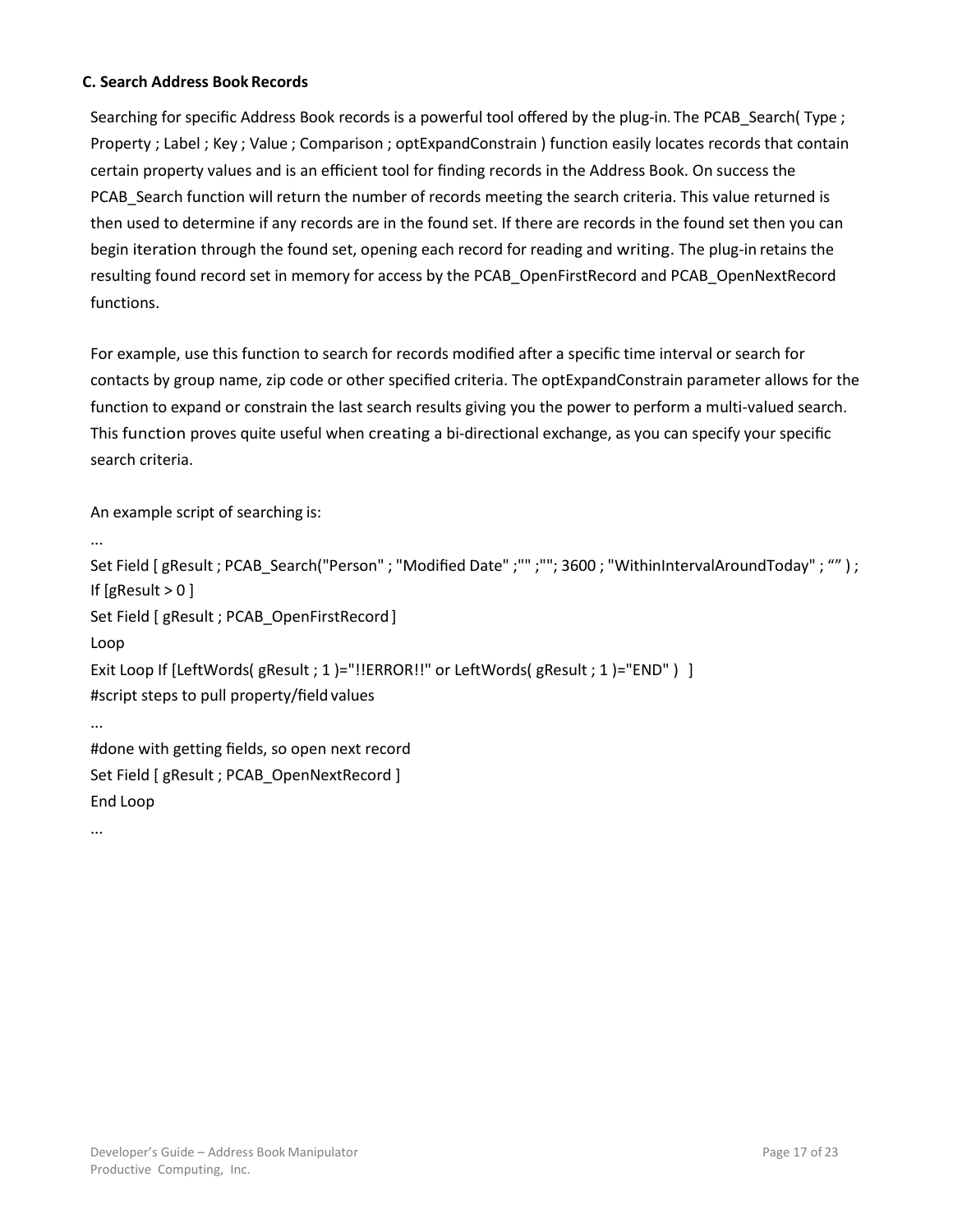### <span id="page-15-0"></span>**D. Pull from Address Book**

You also have the option to pull information from Address Book into FileMaker. The Functions Guide lists a complete description, parameters, and return values for each function. For the sake of brevity, we will cover only the basics of each function.

A list of all the functions necessary to pull records from Address Book are: PCAB\_Open( UID ) PCAB Search( Type ; Property ; Label ; Key ; Value ; Comparison ; optExpandConstrain ) PCAB\_OpenFirstRecord( optType) PCAB\_OpenNextRecord( optType) PCAB\_GetValueForProperty( Property ; optType ) PCAB\_OpenFirstMVProperty( Property ; optType) PCAB\_OpenNextMVProperty PCAB\_GetLabelForUID( Property ; UID ) PCAB\_GetValueForUID( Property ; UID ; optKey)

When pulling from Address Book the developer needs to first open a record in Address Book before its properties can be accessed. There are two different ways to open Address Book records, directly using PCAB\_Open, or indirectly using PCAB\_Search together with PCAB\_OpenFirstRecord and PCAB\_OpenNextRecord.

Once the desired record is open, then we can get the properties values of that record. Pulling the values of the different properties may require the use of a single function or a combination of functions depending on the type of property being accessed. Properties of Address Book Records are divided into two types: single valued properties and multi-valued properties. Single valued properties are very easy to access and require only the PCAB GetValueForProperty function.

The PCAB GetValueForProperty( Property ; optType ) will return the value stored in the single valued property identified by the "Property" parameter. See the accompanying Functions Guide for a list of valid single valued properties.

Multi-valued properties require a bit more work to get at the data because Address Book holds a unique identifier for each value stored in the multi-valued property. Accessing the value (and its label) stored in a multi-valued property requires knowing what the identifier is for the particular value you desire. Gathering these identifiers is accomplished with these two functions: PCAB\_OpenFirstMVProperty and PCAB\_OpenNextMVProperty.

The PCAB\_OpenFirstMVProperty( Property ; optType ) returns the identifier for the first value stored in the property identified by "Property." See the Functions Guide for a list of valid multi-valued properties.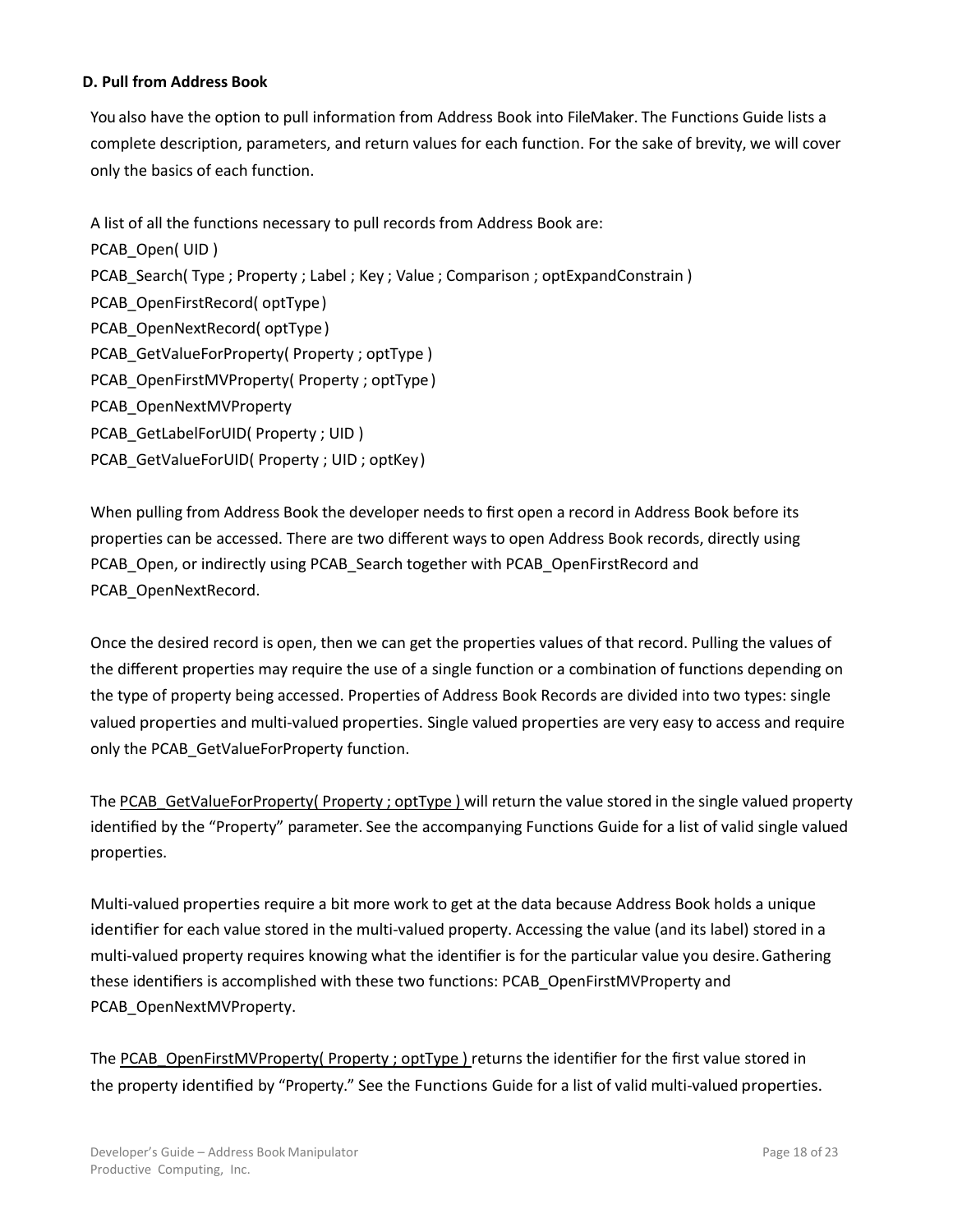The PCAB\_OpenNextMVProperty returns the identifier for the next value stored in the property of the active property. The active property is set with the PCAB\_OpenFirstMVProperty function.

Once the identifier for the values stored in the property are returned, then the developer can access the values and labels stored in that property. This is done with the PCAB\_GetLabelForUID and PCAB\_GetValueForUID functions.

The PCAB\_GetLabelForUID( Property ; UID ) returns the label ( home , work, etc. ) for the value identified by the "UID" parameter. "Property" is the name of the property that is holding the UID.

The PCAB GetValueForUID( Property ; UID ; optKey ) returns the value identified by the "UID" parameter. "Property" is the property holding the UID. "optKey" is optional and is used only when the property is an Address.

An example script of pulling a contact is: #perform a search ... #open the record Set Field [ Contacts::ABID ; PCAB\_OpenFirstRecord] # #get a couple single valued properties Set Field [ Contacts::NameFirst ; PCAB GetValueForProperty( "First Name" ) ] Set Field [ Contacts::NameLast ; PCAB GetValueForProperty( "Last Name" ) ] # #get the UIDs for the 2 addresses and 2 phones Set Field [ Contacts::Addr1UID ; PCAB\_OpenFirstMVProperty( "Address" )] Set Field [ Contacts::Addr2UID ; PCAB\_OpenNextMVProperty ] Set Field [ Contacts::ph1UID ; PCAB\_OpenFirstMVProperty( "Phones" ) ] Set Field [ Contacts::ph2UID ; PCAB\_OpenNextMVProperty ] # #get first Address Set Field [ Contacts::addrLabel1 ; PCAB\_GetLabelForUID( "Address" ; Contacts ::Addr1UID)] Set Field [ Contacts ::Street1 ; PCAB\_GetValueForUID( "Address" ; Contacts ::Addr1UID ; "Street" )] Set Field [ Contacts::City1 ; PCAB GetValueForUID( "Address" ; Contacts ::Addr1UID ; "City" )] Set Field [ Contacts::State1 ; PCAB\_GetValueForUID( "Address" ; Contacts ::Addr1UID ; "State" )] Set Field [ Contacts::ZIP1 ; PCAB GetValueForUID( "Address" ; Contacts ::Addr1UID ; "Zip" )] # #get second address Set Field [ Contacts::addrLabel2 ; PCAB\_GetLabelForUID( "Address" ; Contacts ::Addr2UID)]

Set Field [ Contacts::Street2 ; PCAB\_GetValueForUID( "Address" ; Contacts ::Addr2UID ; "Street" )]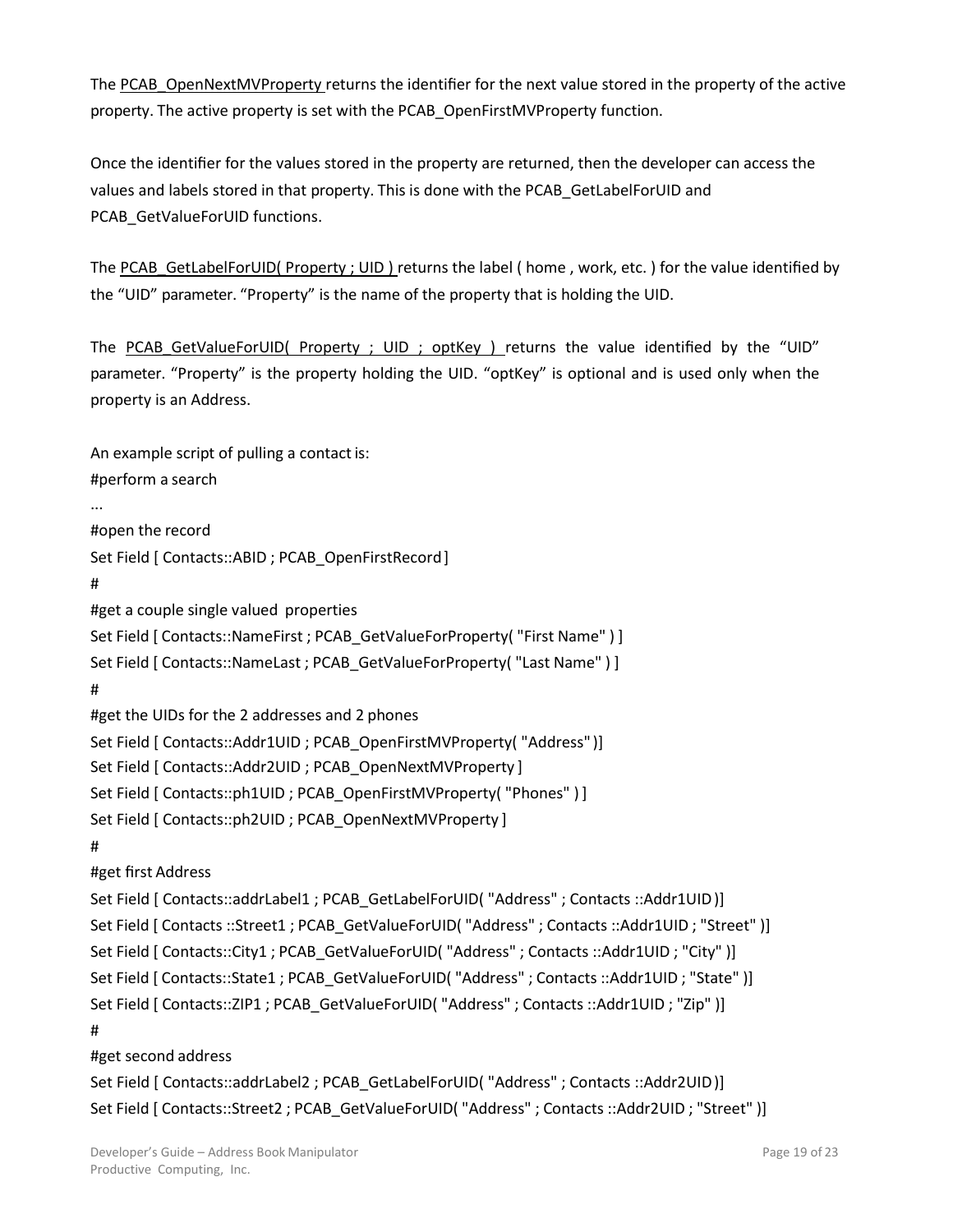```
Set Field [ Contacts::City2; PCAB_GetValueForUID( "Address" ; Contacts ::Addr2UID ; "City" )]
```
#

#get an instant messenger service

Set Field [ Contacts::imServiceLabel ; PCAB\_GetLabelForUID( "InstantMessage" ; Contacts ::service1UID)] Set Field [ Contacts ::imServiceUsername ; PCAB\_GetValueForUID( "InstantMessage" ; Contacts :: service1UID ; "InstantMessageUsername" )]

Set Field [ Contacts::imServiceType ; PCAB\_GetValueForUID( "InstantMessage" ; Contacts :: service1UID ; "InstantMessageService" )]

# #

#get a social profile service

Set Field [ Contacts::spServiceLabel ; PCAB\_GetLabelForUID( "SocialProfile" ; Contacts ::service2UID)] Set Field [ Contacts ::spServiceUsername ; PCAB\_GetValueForUID( "SocialProfile" ; Contacts :: service2UID; "SocialProfileUsername" )]

```
Set Field [ Contacts::spServiceType ; PCAB_GetValueForUID( "SocialProfile" ; Contacts :: service2UID ; 
"SocialProfileService" )]
```

```
Set Field [ Contacts::spServiceURL ; PCAB_GetValueForUID( "SocialProfile" ; Contacts :: service2UID; 
"SocialProfileURL" )]
```
# #

#get first phone

```
Set Field [ Contacts::phLabel1 ; PCAB_GetLabelForUID( "Phones" ; Contacts ::ph1UID)] 
Set Field [ Contacts::phone1 ; PCAB GetValueForUID( "Phones" ; Contacts ::ph1UID)]
```
#

#get second phone

```
Set Field [ Contacts::phLabel2; PCAB_GetLabelForUID( "Phones" ; Contacts ::ph2ID )] 
Set Field [ Contacts::phone2 ; PCAB_GetValueForUID( "Phones" ; Contacts ::ph2UID)]
```
#

#all done

#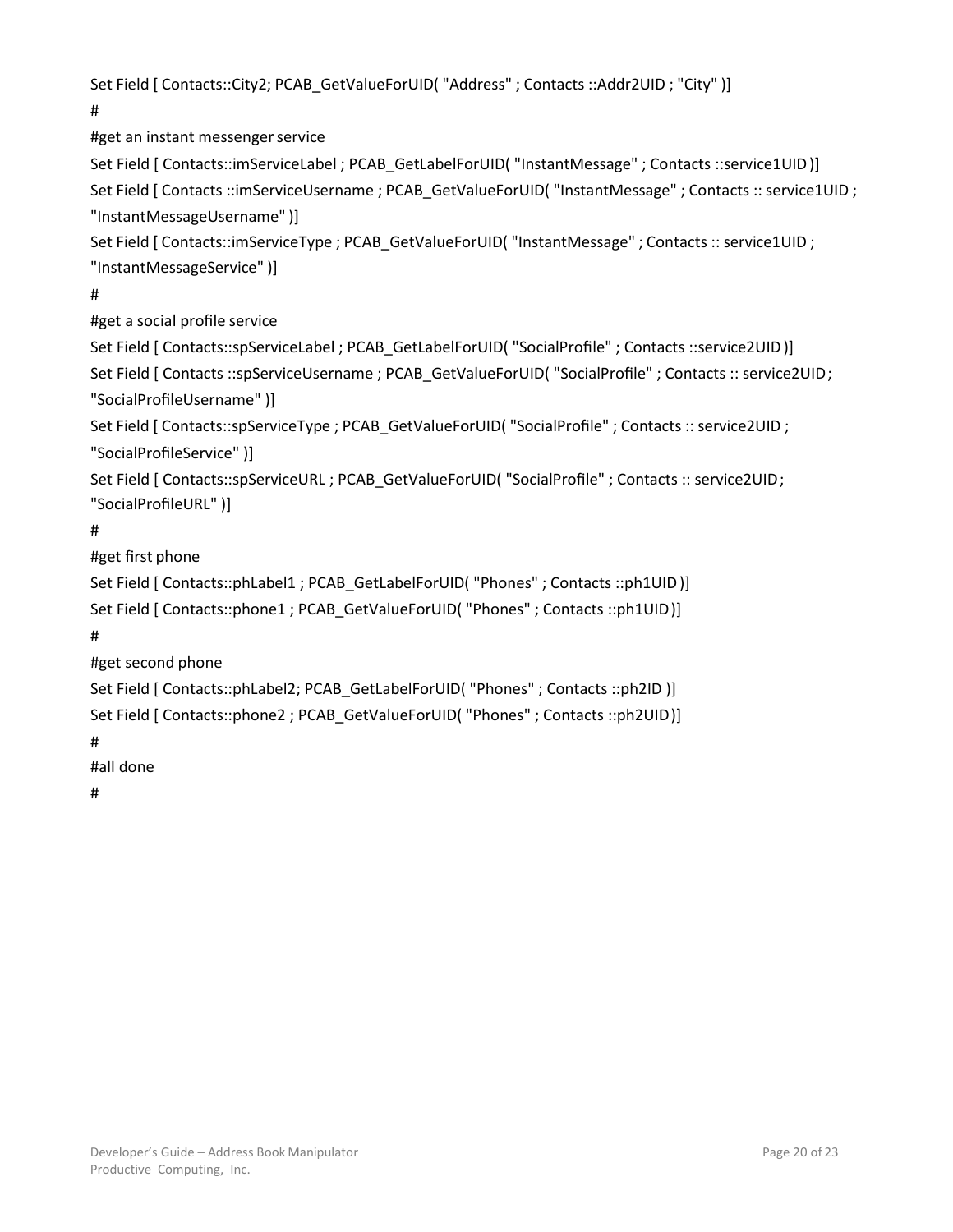## <span id="page-18-0"></span>**E. Syncing with Address Book Manipulator**

When syncing a contact with Address Book from FileMaker, the general practice is to store the Address Book ID ("ABID") from the contact in a text field in FileMaker. This Address Book ID is a reference to that contact; if you want to open the contact in memory or display the contact in Address Book, you would pass this ABID to say "This is the contact I want to open" or "This is the contact I want to display". You would also use this ABID when assigning or removing contacts from Groups, and Group records themselves in Address Book also have an ABID of their own.

We have experienced situations that can arise when syncing an Address Book contact that are stored in an online account. In some instances, the contact's ABID will change as a result of an online sync. This, in turn, will disconnect the link that FileMaker was originally maintaining; for example, FileMaker has one ABID for contact "John Smith", but Address Book has an entirely different ABID for "John Smith". This appears to be more common with Google Contacts accounts, but iCloud also can experience this particular problem.

There are two different methods that can be used to resolve this particular kind of problem: Syncing based off of a custom field, and syncing based off of a multi-value property.

#### <span id="page-18-1"></span>**Custom Field-Based Syncing**

One of the methods we recommend is to make use of a custom field to store the FileMaker record ID (which is unique per record), and utilize that as the primary way to acquire the correct ABID for a contact or group. In such a case, the process would perform PCAB Search and provide the custom field's name and the record ID, open the record that is returned, and acquire the ABID. This would then be used to either read more data into FileMaker, open the record to push data from FileMaker, display in Address Book, etc.

# <span id="page-18-2"></span>**Multi-Value Property Syncing**

In situations where a custom field would not be suitable (such as syncing with an iCloud account), another sync method involves using a multi-value property field to store a FileMaker identifier. For example, the developer can make use of the Notes, URL, Related Contacts, or Email Address fields. In general, it would be good practice to use the URL field, as that is a multi-value property and can have a custom label such as "FMID" to denote that the contents of that url field store the FileMaker ID. Consideration should be made if the contacts are shared, however; non-custom fields that store a FileMaker ID are editable, and can be overwritten if users set data into those fields from their devices.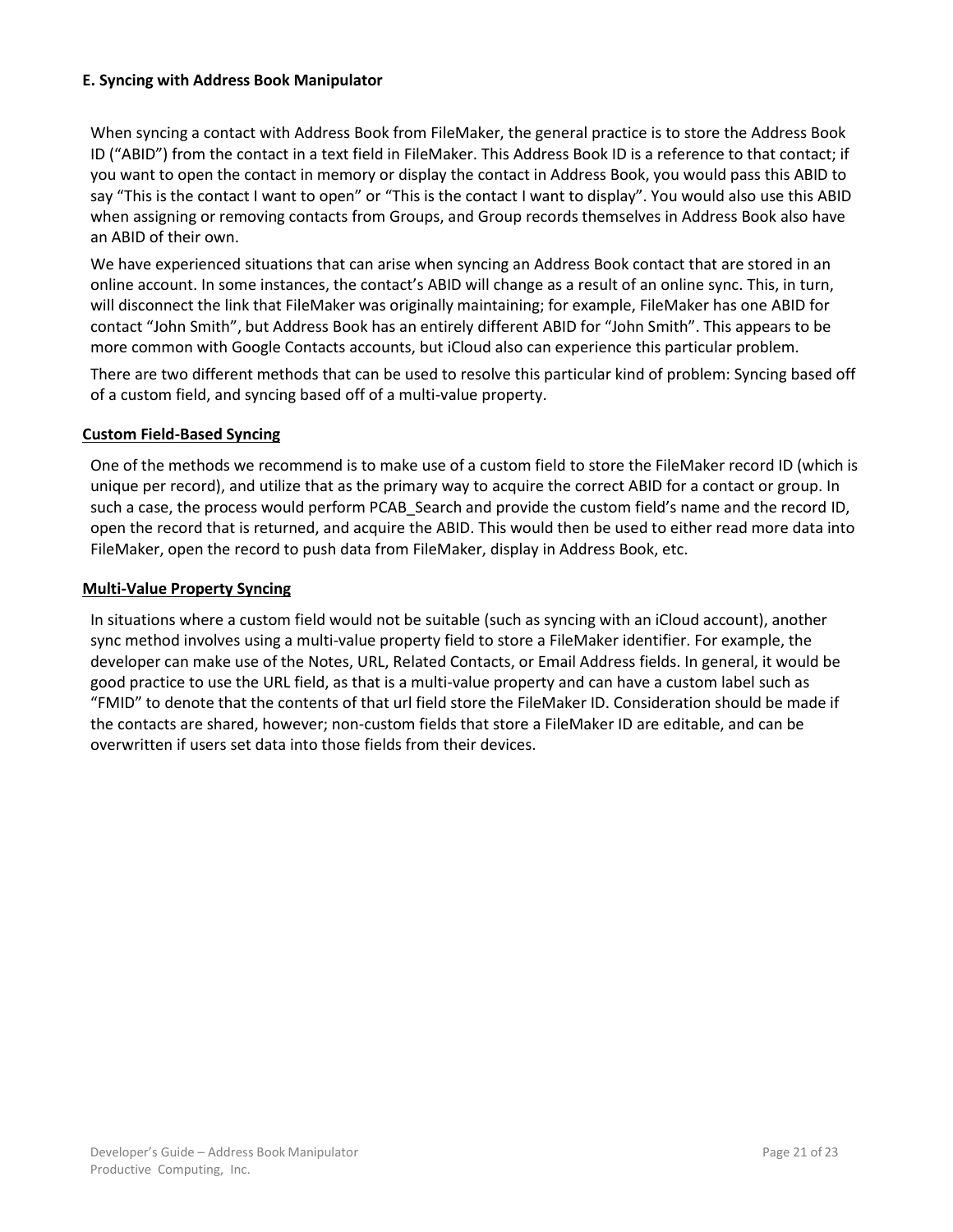# <span id="page-19-0"></span>**[6\) Handling](#page-19-0) Groups**

The plug-in allows you to add, modify, and remove groups and subgroups. The functions described in this section can all be found in the Functions Guide that accompanies this document. The Functions Guide lists a complete description, parameters, and return values for each function.

When handling groups, you must first find the desired group, open the group record and then modify the group as needed. You locate the group record using the PCAB Search function. For example, PCAB Search("Group" ; "Name" ; "" ; "" ; "Sales" ; "Equal" ; "" ) will find the group with the name "Sales". The search will return the number of records found that match the search criteria. Next you use the PCAB\_OpenFirstRecord( "group" ) function to get the Address Book ID of the group record. With the group record open, you can now add a person to this group using the PCAB\_AddPerson( UID ) function or you can remove a person from this group using PCAB RemovePerson( UID ) function.

The PCAB ClearAll( UID ; Whom ; ExcludeMe ) function can also be used to delete persons or group records according to the group that they belong. Please be cautious when permanently deleting records as once deleted the plug-in does not have the ability to recover records.

In order to obtain a list of all group names, then perform a search for PCAB\_Search( "Group" ; "Creation Date" ; ""; ""; "1"; "NotWithinIntervalAroundToday") as all records have a creation date so this search will return the number of found group records in Address Book. The use PCAB\_OpenFirstRecord( "Group" ) and PCAB\_OpenNextRecord( "Group" ) to obtain a list of the all group IDs. Next use PCAB\_Open( "someGroupID" ) and PCAB GetValueProperty( "Name" ; "") to iterate through all the groups to obtain a list of all group names in your Address Book. Since we do not yet have a "get group names" function, this is an alternate way to obtain a complete list of all group names. There are many ways to work with groups depending on your needs, so let's get creative and design a solution to meet all your needs.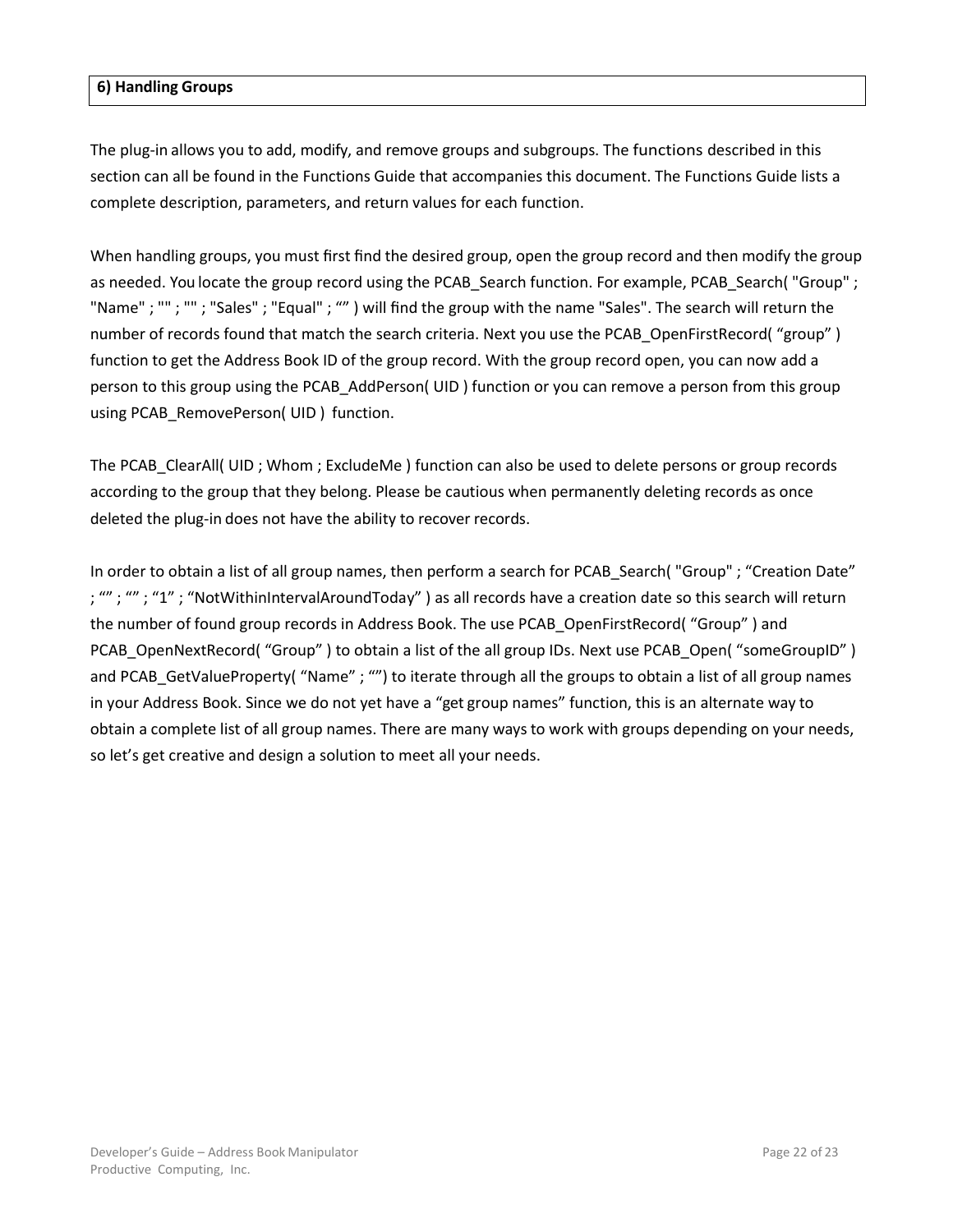Sample script of how to create a new group and add an existing person to the new group:

```
...
Set Field [ Groups:: ABID ; PCAB New( "Group" ; "Marketing" ) ]
If [ Groups::ABID = "!!ERROR!!" ]
  Show Custom Dialog[ "Error" ; PCAB_GetLastError( "text" ) ] 
  Halt Script
End If
Set Field [ Main::gResult ; PCAB_AddPerson( $PersonUID ) ]
Set Field [ gResult ; PCAB_Save ]
If [ gResult \neq 0]
  Show Custom Dialog[ "Error" ; PCAB_GetLastError( "text" ) ]
  Halt Script
End If
...
Sample script of how to delete a person from an existing group:
...
Set Field [gResult ; PCAB_Search("Group" ; "Name" ; "" ; "" ; "Sales" ; "Equal" ; "")];
If [gResult > 0 ]
Set Field [ Groups::ABID ; PCAB_OpenFirstRecord( "Group" )] 
Loop
 Exit Loop If [LeftWords( Groups::ABID ; 1 )="!!ERROR!!" or LeftWords( Groups::ABID ; 1 )="END" ) ] 
 Set Field [ gResult ; PCAB_RemovePerson( $PersonUID )]
 If [ gResult ≠ 0 ]Show Custom Dialog[ "Error" ; PCAB_GetLastError( "text" ) ] 
   Halt Script
 End If
 #open next record (if multiple "Sales" groups exist)
 Set Field [ gResult ; PCAB OpenNextRecord( "Group" )]
End Loop
...
```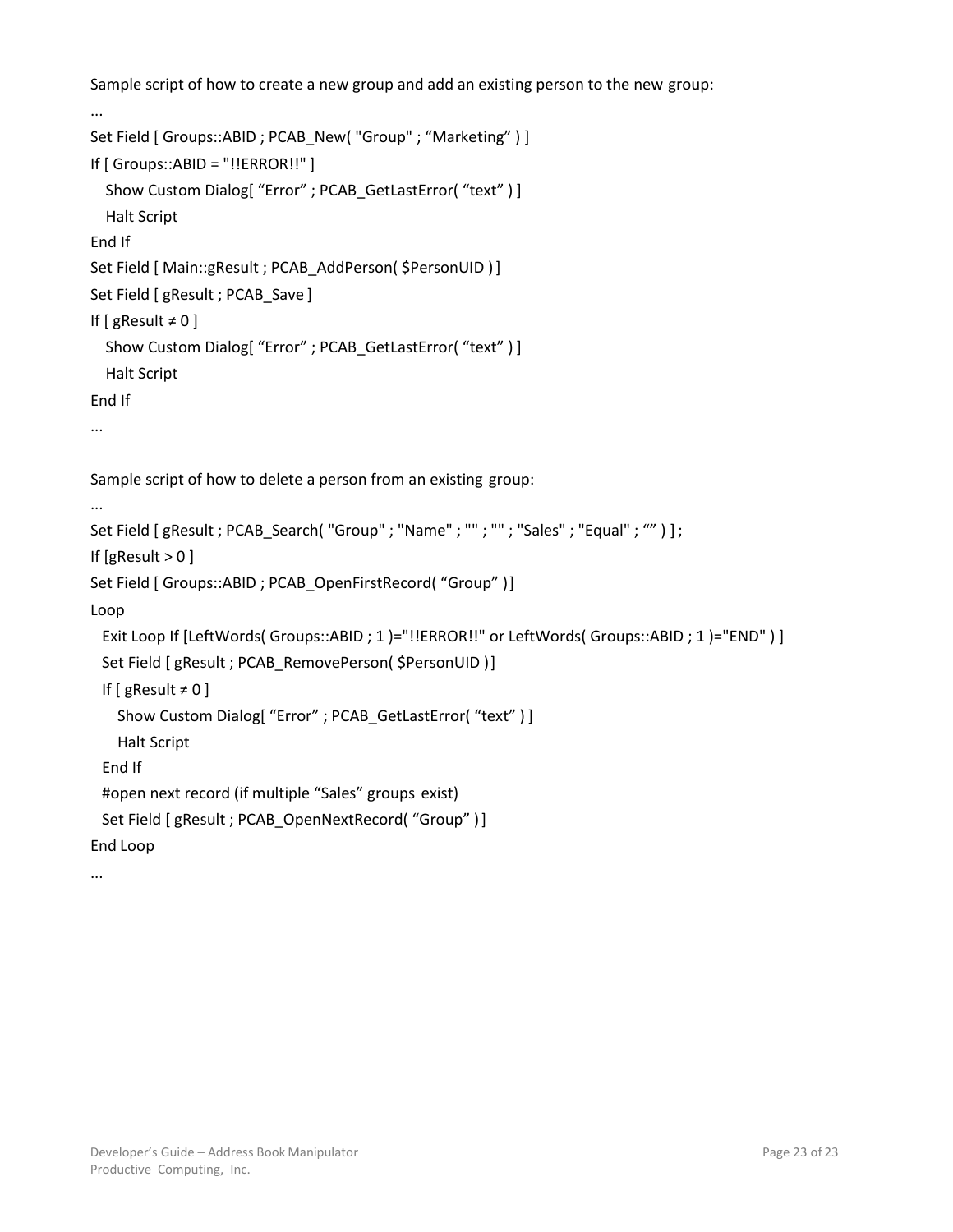Sample script of how to **permanently** delete all persons from Address Book in a specificgroup:

```
...
Set Field [gResult ; PCAB_Search( "Group" ; "Name" ; "" ; "" ; "Sales" ; "Equal" ; "" ) ;
If [gResult > 0]
Set Field [ Groups::ABID ; PCAB OpenFirstRecord( "group" ) ]
Loop
 Exit Loop If [LeftWords( Groups::ABID ; 1 )="!!ERROR!!" or LeftWords( Groups::ABID ; 1 )="END" ) ]
 Set Field [ gResult ; PCAB ClearAll( Groups::ABID ; "Members" ; "True" ) ]
 If [ gResult \neq 0]
    Show Custom Dialog[ "Error" ; PCAB_GetLastError( "text" ) ] 
    Halt Script
 End If
 #open next record (if multiple "Sales" groups exist)
 Set Field [ Groups::ABID ; PCAB_OpenNextRecord( "Group" )]
End Loop
...
There are various other functions relating to groups and subgroups such as: 
PCAB_GetFirstMemberID
PCAB_GetNextMemberID
```

```
PCAB_AddSubgroup( UID )
PCAB_RemoveSubgroup( UID )
PCAB_GetFirstSubgroupID 
PCAB_GetNextSubgroupID
```

```
PCAB_GetListOfValues( RecordType ; GroupOrMember ; FieldName )
```

```
PCAB_OpenFirstMVProperty( Property ; "group")
PCAB_OpenNextMVProperty 
PCAB_SetValueForProperty( Property ; value ; "group" ) 
PCAB_DeleteValueForProperty( Property ; "group" )
PCAB_GetValueForProperty( Property ; "group" )
```
The accompanying Functions Guide will provide you with further details of each of these functions.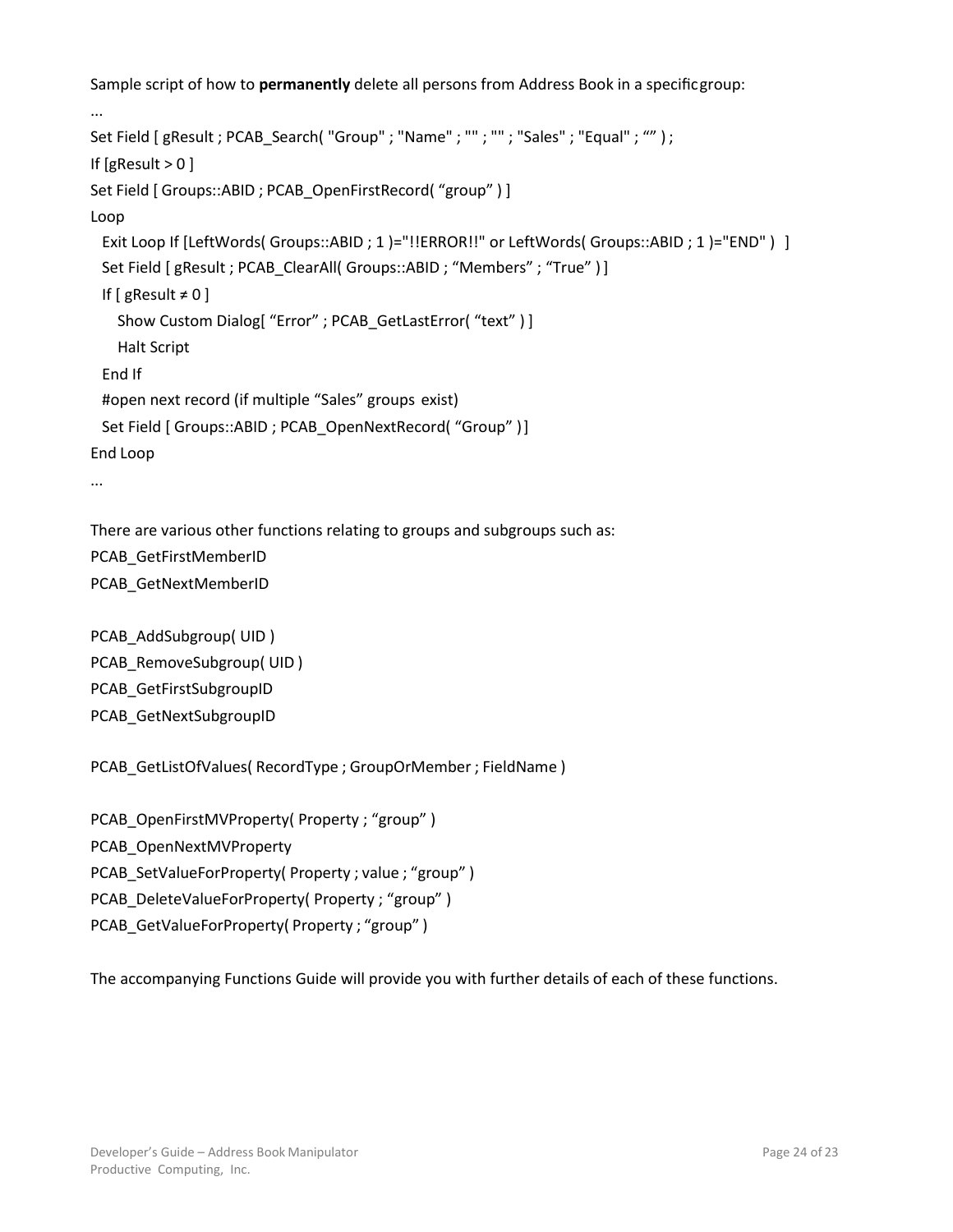### <span id="page-22-0"></span>**[7\) Working with Custom Fields](#page-22-0)**

The plug-in has the ability to add a custom field to a group or person record in Apple Address Book. A word of caution is that custom fields in Address Book are not visible in the Address Book user interface, cannot be deleted in Address Book and are not synced with any other application such as MobileMe, etc. This limitation is imposed by Apple rather than the plug-in. All custom fields created with this function will only be of single valued string type. A sample use of why you may desire to use the custom field would be to store a FileMaker ID to an Address Book contact record.

The plug-in functions pertaining to custom fields are: PCAB\_AddCustomField( RecordType ; FieldName ) PCAB\_GetCustomField( RecordType ; FieldName ) PCAB\_SetCustomField( RecordType ; FieldName ; Value)

Please see the accompanying Functions Guide for a complete description, parameters, and return values for each function.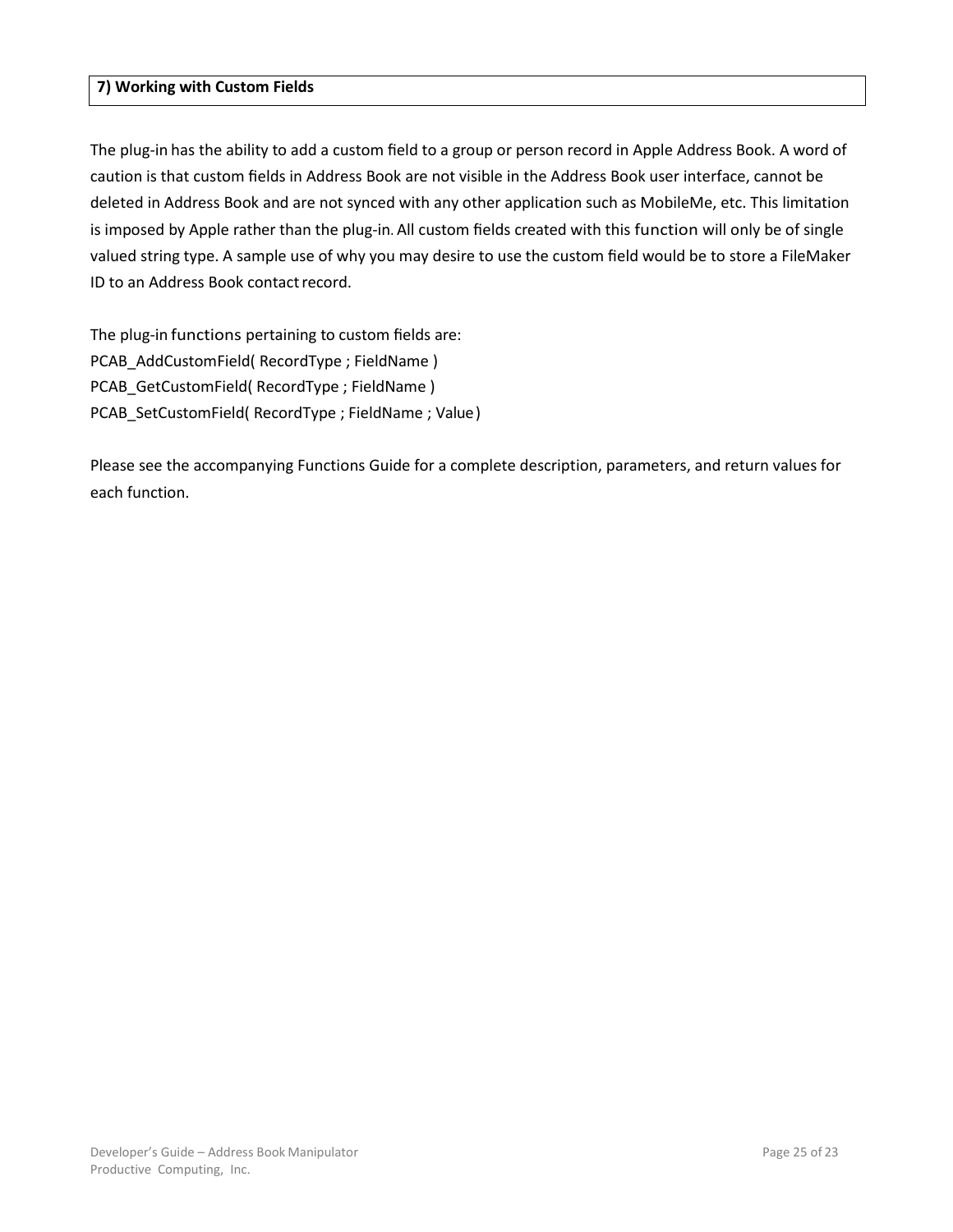#### <span id="page-23-0"></span>**[8\) Handling Errors](#page-23-0)**

We find that most developers run into issues due to a lack of error trapping. Please ensure that you properly trap for errors in your solutions.

Typically the plug-in functions will return a 0 for a success. However, any of the plug-in functions may encounter an error during processing and will return the !!ERROR!! string. When an !!ERROR!! occurs during processing, immediately call the PCAB\_GetLastError( optType ) function in order to obtain a full description of the error. This function returns a textual or numeric description of the last error used to help troubleshoot script or logic failures.

This makes it simple to check for errors. If a plug-in function does not return a 0 or returns !!ERROR!!, then immediately after call PCAB GetLastError function for a detailed description of what the exact error was. In order to determine the to trap for 0 or !!ERROR!! in your scripts, please refer to the Functions Guide for the exact return values of each function. Here are a few samples of how you can check for errors.

```
Example 1:
Set Field [ Main::gResult = PCAB SomePluginFunction( "a" ; "b" ) ]
If [ Main::gResult = "!!ERROR!!" ]Show Custom Dialog [ "Error:" & PCAB_GetLastError( "text" )] 
End If
```

```
Example 2:
Set Field [ Main::gResult = PCAB SomePluginFunction( "a" ; "b" ) ]
If [ Main::gResult ≠ 0 ]
Show Custom Dialog [ "Error: " & PCAB_GetLastError( "number") ] 
End If
```
It is good practice to ALWAYS trap for errors.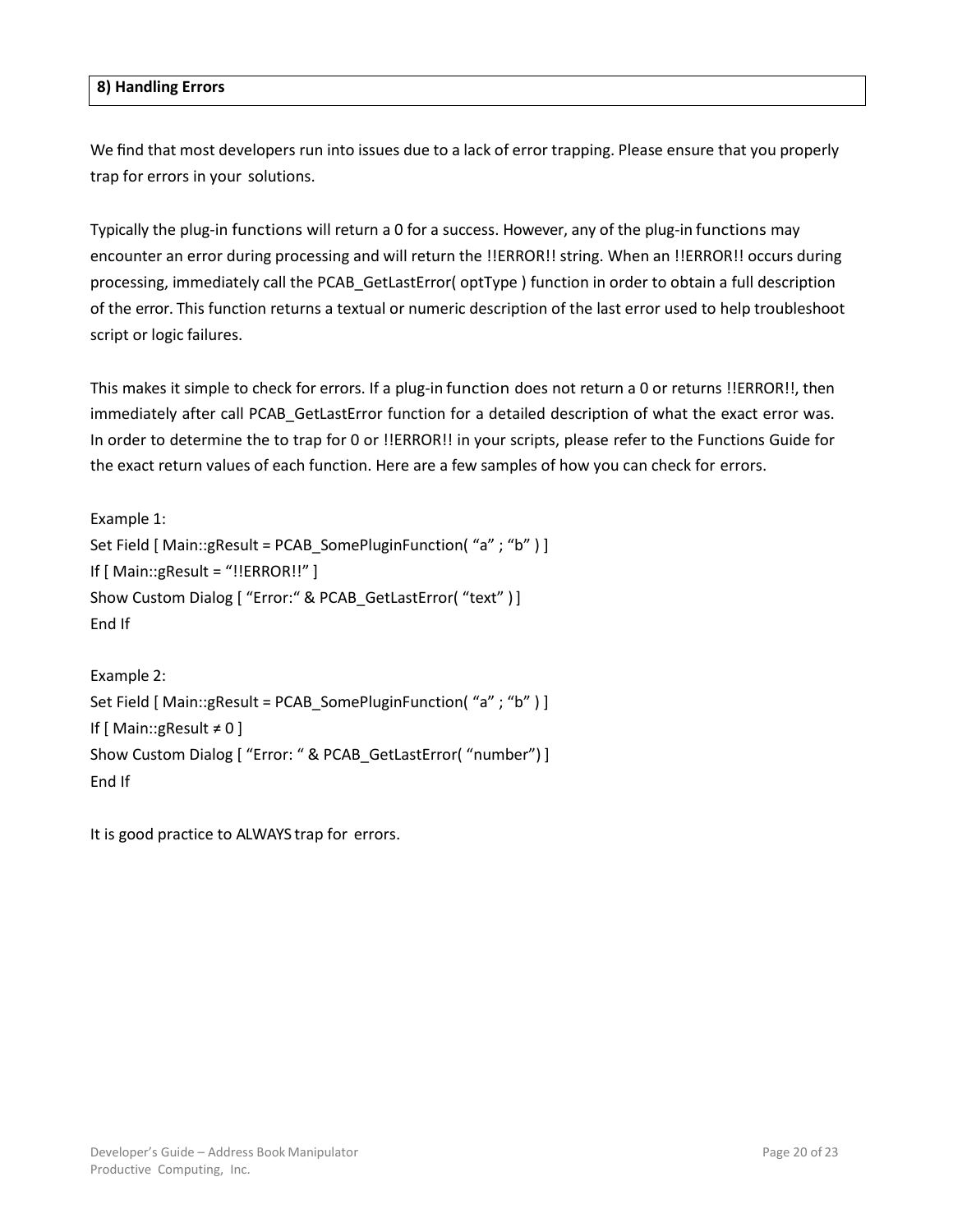# <span id="page-24-0"></span>**A. Error/ReturnCodes**

Please find a list of error/return codes and descriptions below for your reference.

| <b>Error Number</b> | <b>Error Text</b>                                |
|---------------------|--------------------------------------------------|
| $-10$               | <b>Failed Registration</b>                       |
| -4                  | Invalid Parameter value(s)                       |
| $-3$                | Invalid # of Parameters                          |
| $-1$                | Plug-in not registered or session expired        |
| $\mathbf 0$         | <b>Success</b>                                   |
| 8000                | Exception caught in function                     |
| 8001                | Record does not exist                            |
| 8002                | Failed to delete record                          |
| 8003                | No Active record                                 |
| 8004                | Invalid Call Order                               |
| 8005                | <b>Failed to Save Record</b>                     |
| 8006                | Invalid Property type                            |
| 8007                | <b>UID Does Not Exist</b>                        |
| 8008                | Invalid value for Key                            |
| 8009                | Property is not an Address                       |
| 8010                | <b>Invalid Property Name</b>                     |
| 8011                | Error in Property                                |
| 8012                | Error setting property                           |
| 8013                | Error replacing Multi-value array                |
| 8014                | Error setting label                              |
| 8015                | Failed to create address                         |
| 8016                | Failed to add property                           |
| 8017                | Record is read-only                              |
| 8018                | Invalid record type                              |
| 8019                | Multi-value array does not exist                 |
| 8020                | Unable to create property                        |
| 8021                | No propertiesadded                               |
| 8022                | Unable to remove property                        |
| 8023                | No properties removed                            |
| 8024                | Unable to set custom property                    |
| 8025                | Unable to obtain bitmap of image                 |
| 8026                | Unable to set image date                         |
| 8027                | Unsupported image type                           |
| 8028                | Unable to access label                           |
| 8029                | Property value cannot be empty                   |
| 8030                | UID is missing and is required for this function |
| 8031                | Invalid Country Code passed to function          |
| 8032                | Address Book not started                         |
| 8033                | Invalid service type specified                   |
| 8034                | Failed to create service                         |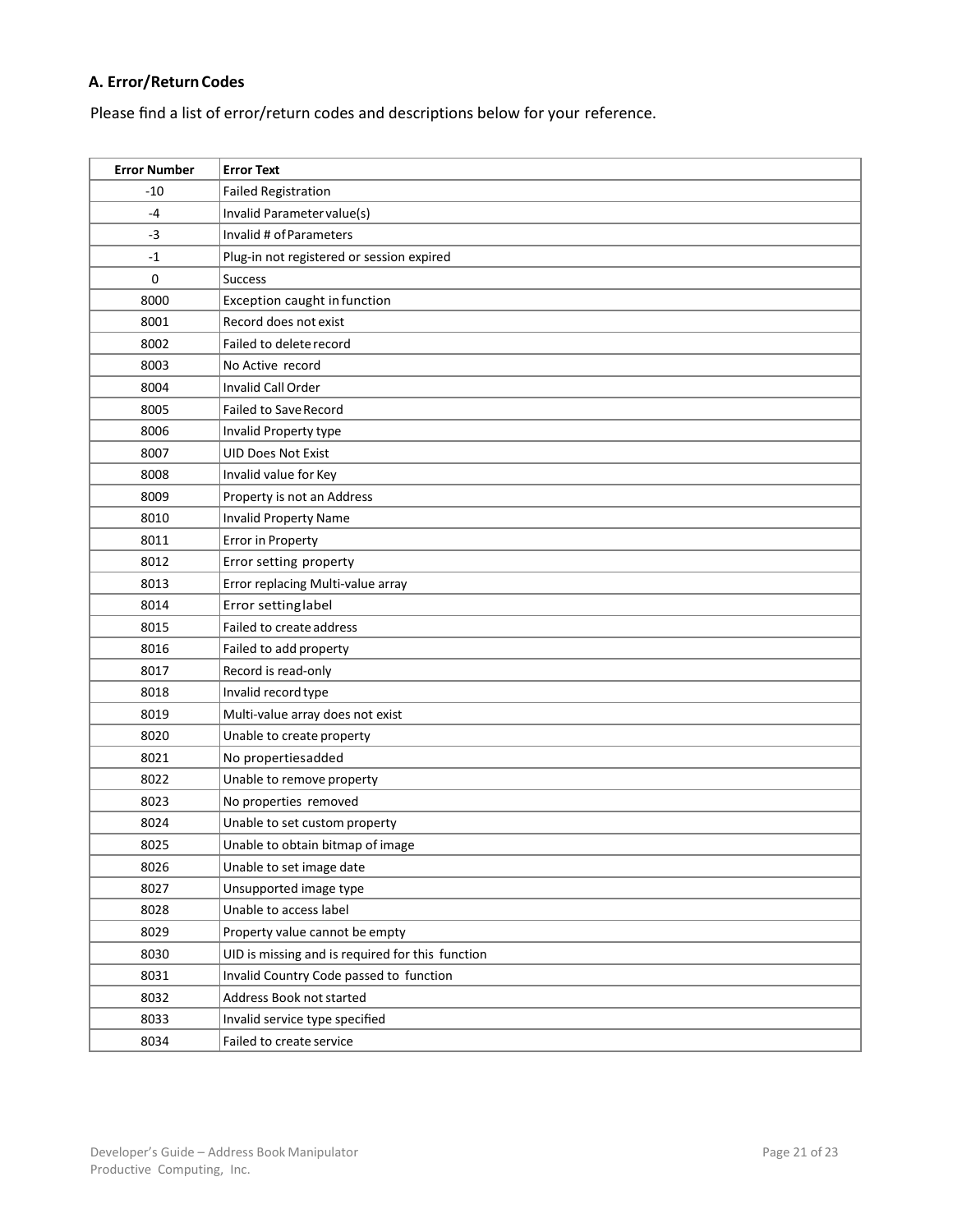# <span id="page-25-0"></span>**• Multi-Value Properties**

When pushing more than one multi-value property there was an issue in which only the first and the most recent value would be accepted for the property. This was affecting all multi-value properties. In the recent update, the issue has been resolved for all multi-value properties with the exception of the "Dates" property.

# **• iCloud**

 In some cases, when working with a Contacts account that is linked to iCloud, there may be situations that cause an Address Book contact record's Address Book ID to be rewritten after Contacts syncs to iCloud. This causes the contact to have a different ID than FileMaker may reference, which can cause syncing issues.

We recommend using one of the two options listed in the "Syncing with Address Book Manipulator" section above in order to mitigate the potential problems this situation may cause.